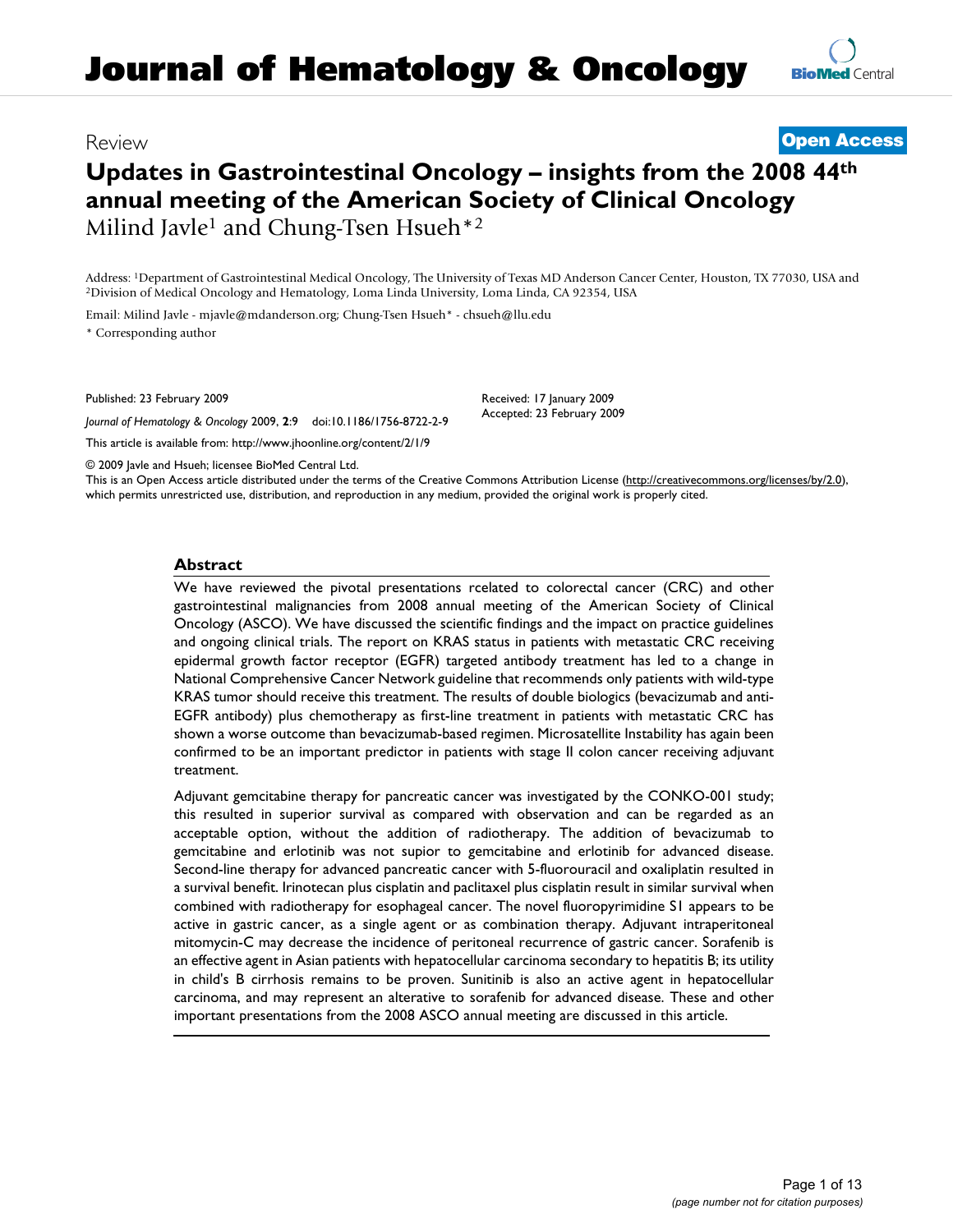#### **Colorectal cancer**

Colorectal cancer (CRC) is among the top three most common malignancies and cancer-related death in Western world including United States [1]. In 2008, it is estimated about 150,000 new cases, and approximate 50,000 patients die from this disease. The mortality for this disease has decreased slightly over the past three decades, mainly due to improvement in screening and treatment. For patients with early stage disease, surgery is the main treatment, and frequently patients will benefit from adjuvant treatment. The selected presentations from 2008 annual meeting of American Society of Clinical Oncology (ASCO) are grouped into three categories: metastatic CRC, adjuvant chemotherapy in stage II/III colon cancer, and neurotoxicity and efficacy with intermittent oxaliplatin and use of calcium and magnesium.

#### **Metastatic colorectal cancer**

#### *KRAS Mutation Predicts Lack of Response to Epidermal Growth Factor Receptor Antibody Treatment*

Cetuximab and panitumumab are epidermal growth factor receptor (EGFR) targeted antibodies approved for clinical use in patients with metastatic CRC. Ligand binding of the EGFR activates the RAS/RAF/MAPK, STAT, and PI3K/AKT signaling pathways, which modulate cellular proliferation, angiogenesis, and survival. However, the level of EGFR expression as measured by immunohistochemistry does not predict clinical benefit [2].

KRAS, the human homolog of the Kirsten rat sarcoma-2 virus oncogene, encodes a small GTP-binding protein, and acts as signal transducer in response to ligand binding of growth factor receptor, including EGFR [3]. KRAS can harbor oncogenic mutation, mostly in codon 12 and 13, that yields a constitutively active protein, and such mutation is found in approximately 30% to 50% of CRC [4]. Several retrospective analyses of tumor samples in CRC patients receiving anti-EGFR antibody treatment have shown that patients with mutated KRAS did not benefit from anti-EGFR therapy [5,6]. Three clinical studies analyzing KRAS status retrospectively in metastatic CRC patients have further supported this finding.

The CRYSTAL study is a phase III study comparing firstline chemotherapy with a regimen of 5-fluorouracil (5- FU), leucovorin (LV) and irinotecan, known as FOLFIRI, with or without cetuximab. At 2007 ASCO annual meeting, data from the CRYSTAL study was first presented, which showed that addition of cetuximab to FOLFIRI increased response rate (RR) by 8% and prolonged progression-free survival (PFS) by 0.9 months [7]. At plenary session of 2008 ASCO annual meeting, Dr. Eric Van Cutsem presented a retrospective analysis of KRAS data in archived tumor tissues obtained from 540 of the 1,198 patients enrolled in CRYSTAL study [8]. Mutated KRAS

was detected in 192 patients (36%), and in these patients adding cetuximab to FOLFIRI did not improve RR or PFS. In patients with tumor expressing wild-type KRAS, adding cetuximab to FOLFIRI improved median PFS (9.9 vs. 8.7 months for patients receiving FOLFIRI, p = 0.017), and RR (59.3% vs. 43.2% for patients receiving FOLFIRI alone, p = 0.0025). In contrast, there was no benefit at all in RR or PFS among patients with mutant K-RAS receiving FOLFIRI plus cetuximab vs. FOLFIRI alone.

The OPUS trial is a phase II study enrolling 337 patients and comparing FOLFOX (a regimen of 5-FU, LV and oxaliplatin) to FLOFOX plus cetuximab as first-line treatment in patients with metastatic CRC. The initial finding reported in 2007 ASCO annual meeting, showed an increased RR when cetuximab was added to FOLFOX, but this did not turn into better PFS [9]. In 2008 ASCO annual meeting, Dr. Carsten Bokemeyer presented the KRAS analysis of tumor tissues from 233 patients in this study, and KRAS mutation was detected in 42% [10]. In patients with wild-type KRAS tumor, RR was 61% in FOLFOX plus cetuximab group vs. 37% in FOLFOX ( $p = 0.011$ ), and this turned into improvement in median PFS (7.7 months vs. 7.2 months, p = 0.016). In patients with mutant KRAS, RR was worse in FOLFOX plus cetuximab (33% vs. 49% in FOLFOX,  $p = 0.11$ , and this turned into significantly worse median PFS (5.5 months vs. 8.6 months in FOL-FOX,  $p = 0.019$ ).

Skin toxicity has previously been shown to correlate with clinical benefits such as RR, PFS and overall survival in patients with advanced CRC receiving anti-EGFR antibody [11]. The EVERST study is to determine whether doseescalation of cetuximab based on skin toxicity in combination with irinotecan could improve efficacy in patients who failed irinotecan-based therapy. After 22 days of standard dose of cetuximab with irinotecan, patients with grade 0/1 skin reactions were randomized to receive combination of irinotecan plus either standard dose of cetuximab (250 mg/m2 weekly), or escalated doses of cetuximab  $(50 \text{ mg/m}^2 \text{ increase every } 2 \text{ weeks till } 500 \text{ mg/m}^2 \text{ weekly}$ or more than grade 2 skin toxicity). In 2007 ASCO annual meeting, Dr. Sabine Tejpar showed that increased dose of cetuximab improved RR, but was associated with a doubling of grade 3/4 diarrhea and grade 2 or higher skin toxicity [12]. In 2008 ASCO annual meeting, Dr. Tejpar presented a retrospective analysis of KRAS status in archived tumor tissues from 148 (including 77 of 89 randomized) patients in this study, and mutation was identified in 39% [13]. For patients with wild-type KRAS, the RR was 21.1% on standard cetuximab vs. 46.4% on escalated cetuximab doses. However, none of the patients with mutated KRAS in either arm achieved a response. The severity of skin rash did not have any association with KRAS status. The findings from this study suggest skin tox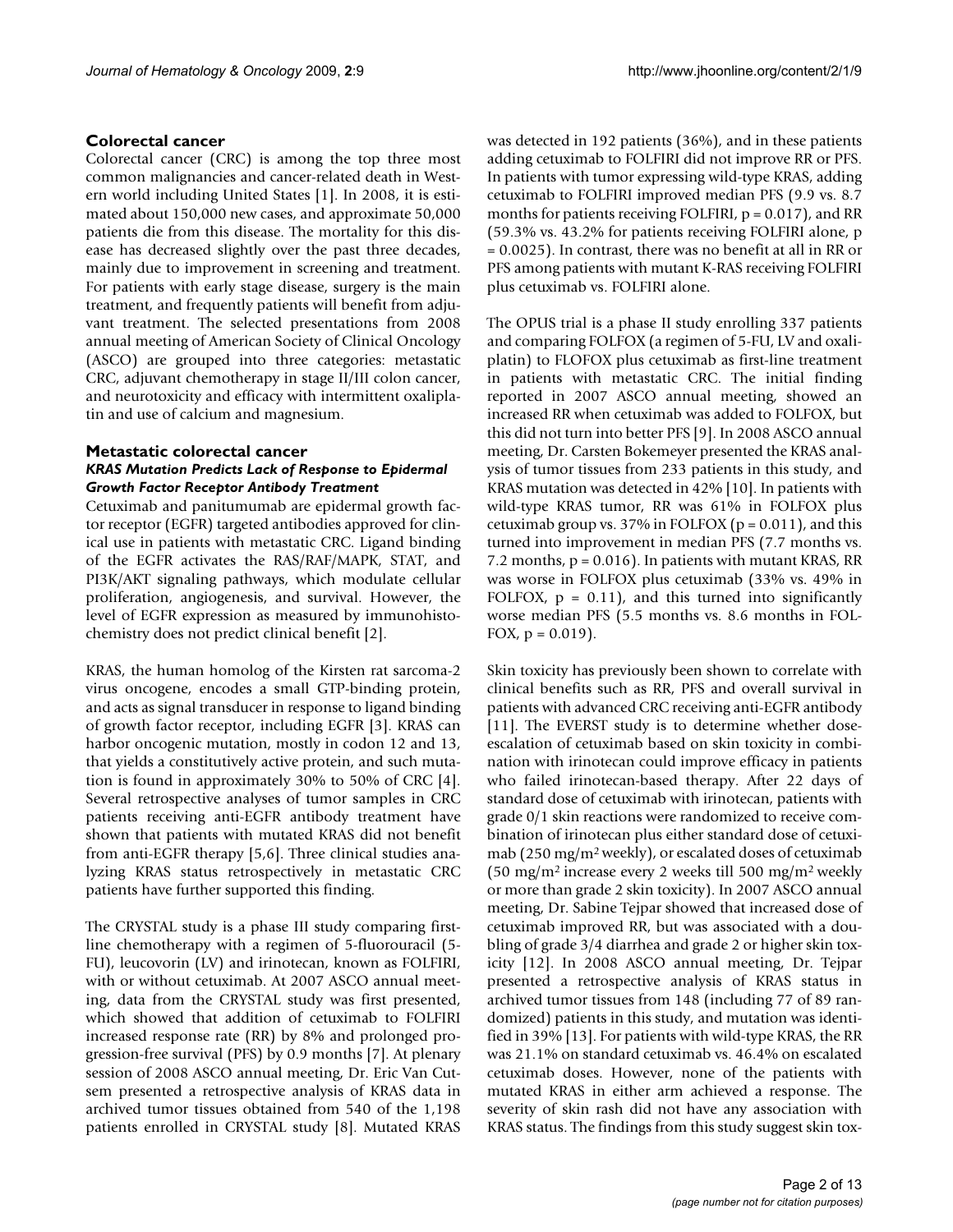icity and KRAS status are independent predictors of outcome for anti-EGFR antibody treatment.

The retrospective analyses of KRAS data from CRYSTAL, OPUS and EVEREST have further demonstrated patients with K-RAS mutant CRC do not benefit from anti-EGFR antibody treatment. The addition of cetuximab to FOLF-IRI or FOLFOX as first-line treatment only benefits patients with wild-type KRAS tumors, however the optimal sequence of biological therapy with chemotherapy in this population remains to be determined. The KRAS data has changed the paradigm of anti-EGFR antibody treatment in CRC. National Comprehensive Cancer Network has recently revised its CRC practice guideline, and recommends CRC patients with know KRAS mutations should not be treated with anti-EGFR antibody alone or in combination with other anticancer agents [14]. The European Medicines Agency has recognized these findings, and restricts the use of anti-EGFR antibody in CRC patients only with wild-type KRAS tumors.

National Cancer Institute (NCI) has suspended all ongoing U.S. cooperative group studies involving anti-EGFR antibody in CRC since June 2008 [15]. NCI has amended N0147 study, which is an adjuvant trial comparing cetuximab plus FOLFOX vs. FOLFOX in patients with stage III colon cancer after surgery. After amendment, only patients with wild-type KRAS tumors will be randomized for protocol treatment [16,17].

# *Worse Outcome for Combined Anti-EGFR and Anti-VEGF Antibody Therapy in the First-Line Treatment*

Fluoropyrimidine-based chemotherapy plus the anti-vascular endothelial growth factor (VEGF) monoclonal antibody bevacizumab is the standard front-line treatment for patients with advanced CRC. Data from the BOND2 study has demonstrated that the use of the bevacizumab and cetuximab in combination with irinotecan-based chemotherapy is feasible and potentially more efficacious than irinotecan plus cetuximab in patients with metastatic CRC refractory to irinotecan-based therapy [18]. The PACCE trial was conducted to examine the role of double antibody treatment in patients with advanced CRC by comparing bevacizumab and chemotherapy (FOLFOX or FOLFIRI) with or without panitumumab as initial treatment. The results of PACCE trial showed increased RR but inferior PFS in patients receiving double antibody with chemotherapy [19]. The interim analysis of KRAS status in the subgroup of FOLFIRI and bevacizumab has shown the increased RR associated with panitumumab was only seen in patients with wild-type KRAS.

In 2008 ASCO annual meeting, a second phase III randomized study, CAIRO-2, testing the role of combining EGFR and VEGF antibody with chemotherapy as the first -line treatment in patients with advanced CRC, was presented by Dr. Punt [20]. In this study, capecitabine, oxaliplatin, and bevacizumab with or without cetuximab were compared. Median PFS was significantly reduced in patients on double antibody with chemotherapy (9.6 months) compared with bevacizumab plus chemotherapy (10.7 months,  $p = 0.018$ ), but there was no differences in RR and overall survival (OS) between these 2 groups. In patients with mutated KRAS, the addition of cetuximab to chemotherapy and bevacizumab resulted in significantly decreased PFS (8.6 months vs. 12.5 months,  $p = 0.043$ ). There was no difference in PFS in those with K-RAS wildtype tumors.

Data from both PACCE and CAIRO-2 studies have indicated no benefit of adding anti-EGFR antibody to bevacizumab and chemotherapy in the first-line treatment of advanced CRC, and patients with mutant KRAS tumors had worse outcome on double antibodies and chemotherapy compared to bevacizumab and chemotherapy. As a result of these two reports, NCI has suspended two ongoing phase III cooperative group studies, Cancer and Leukemia Group B (CALGB) 80405 and South West Oncology Group (SWOG) 0600, in June 2008 [16]. Both studies are designed to compare chemotherapy with double antibodies (EGFR and VEGF) or single antibody (EGFR or VEGF) in patients with metastatic CRC receiving first-line or second-line treatment. After a detailed analysis of toxicity date, CALGB 80405, which is a first-line study FOLFOX with bevacizumab, or cetuximab, or with the combination of bevacizumab and cetuximab in patients with metastatic CRC, has reactivated in December 2008. This study has reached approximately 60% of accrual goal (~2,300 patients). Combined biologic therapy with anti-EGFR and anti-VEGF antibodies is not recommended for patients with metastatic CRC outside of the clinical trial setting.

#### *Role of Pre-operative FDG-PET in Surgical Treatment of Colorectal Liver Metastases*

Staging CRC patients by 2- [18F] fluoro-2-deoxy-D-glucose (FDG) and positron emission tomography (PET) is thought to be better than CT scan, however the evidence of improved clinical management and outcome is lacking. Wiering et al. reported a randomized controlled study enrolling 150 CRC patients with liver metastasis planning for surgical resection [21]. Patients were randomized to CT imaging only or CT and FDG-PET imaging before surgery for staging. Primary endpoint was futile laparotomy, defined as any laparotomy that revealed benign disease or that did not result in a disease free survival period longer than 6 months. Addition of PET to CT imaging identified 20% patients with benign or additional diseases before surgery and prevented 5 patients from surgery (2 benign diseases and 3 with extra-hepatic diseases). The number of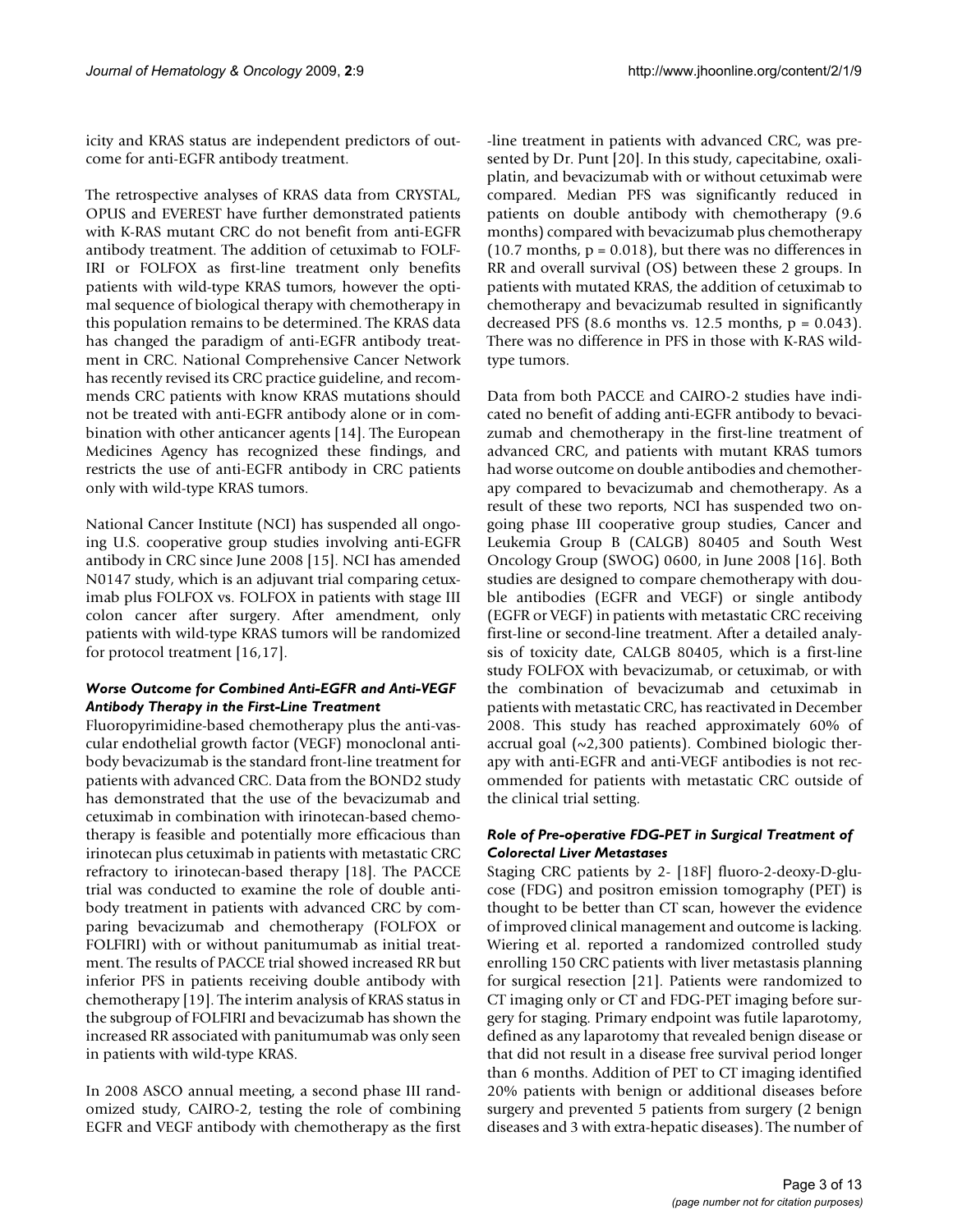futile laparotomy was reduced from 45% in the group without PET to 28% in the group with PET. This study concluded that addition of FDG- PET to the work-up for surgical resection of colorectal liver metastases prevented unnecessary surgery in one out of six patients. FDG-PET is recommended to be used routinely before planned liver resection for CRC metastases.

# *FOLFIRI in Patients with Resected Liver Metastasis from CRC*

Chemotherapy is frequently administered after complete resection of liver metastases from CRC, but the optimal regimen is yet to be established. Dr. Marc Ychou presented preliminary finding from CPT-GMA-301 study, which was conducted to compare 6-month of adjuvant chemotherapy with 5-FU/LV vs. FOLFIRI in this setting with DFS as the primary endpoint [22]. This randomized study enrolled 306 patients with complete resection of exclusively liver metastasis without prior treatment for metastatic disease. Prior adjuvant chemotherapy except irinotecan-based regimen was allowed. More grade-3/4 toxicities were observed in FOLFIRI arm, especially neutropenia. There was no statistical difference in 2-year DFS (46% for 5-FU/LV [95% confidence interval (CI), 38%– 54%] vs. 51% with FOLFIRI [95% CI, 42%–58%] and 3 year OS (72% for 5-FU/LV [95% CI, 63%–79%] vs. 73% for FOLFIRI [95% CI, 64%–80%] between these 2 arms. However, there was a trend toward better outcome in FOLFIRI arm if patients started chemotherapy within 6 weeks of surgery (HR 0.75;  $p = 0.18$ ). Therefore, randomized trial incorporating biological agents with chemotherapy is urgently needed in this setting to define the optimal regimen.

# **Adjuvant chemotherapy in stage II and III colon cancer**

# *The Use of Bevacizumab*

Allegra et al. reported the initial safety report of NSABP C-08, a phase III randomized study enrolling 2,710 patients to compare a modified FOLFOX regimen known as mFOLOX6 (every 2 weeks for 12 cycles) vs. bevacizumab and mFOLFOX6 (every 2 weeks for 12 cycles then bevacizumab alone every 2 weeks for 14 cycles) as adjuvant therapy in patients with stage II/III colon cancer after surgery [23]. A significantly higher percentage of patients completed 10 or more cycles of chemotherapy and received a higher cumulative oxaliplatin dose in the bevacizumab arm. The median duration of bevacizumab therapy was 11.5 months. Toxicities were well balanced in the 2 groups, with overall rate of grade 4/5 toxicities 15.2% and 15.3%, including death of 1.0% and 1.3%, respectively. There was no difference in treatment-associated mortality (excluding death after relapse or second primary) within 6 months or 18 months after randomization. Toxicities that were significantly increased in the bevacizumab arm

included sensory neuropathy (which could be attributed by higher cumulative dose of oxaliplatin), hypertension, pain, proteinuria, hand-foot syndrome, and wound healing complications. There were no significant differences in the incidence of gastrointestinal perforation, hemorrhage, or arterial thrombotic events between these 2 arms. Longterm follow-up for efficacy and potential delayed side effects is ongoing.

# *Role of Oxaliplatin*

Wolmark and colleagues presented an update on the previously reported NSABP C-07 trial [24]. The trial was conducted to compared the efficacy of adjuvant chemotherapy with bolus 5-FU/LV vs. 5-FU/LV and oxaliplatin (FLOX) in patients with stage II and III colon cancer. Disease-free survival (DFS) was the primary endpoint and OS the secondary endpoint. The investigators previously reported a 3-year DFS that significantly favored FLOX over 5-FU/LV (76.5% and 71.6%, respectively,  $P =$ .004) at the 2005 ASCO annual meeting [25]. The 5-year OS was reported at the 2008 ASCO annual meeting. There was improvement of 5-year OS for FLOX (80.3%) vs. 5- FU/LV (78.3%), but not statistically significant ( $p =$ 0.061). Longer follow-up is needed to determine significant survival benefit in this study since patients with recurrent CRC are having longer survival due to the improvement of treatment outcome. This finding from NSABP C-07 is consistent with the results from the Multicenter International Study of FOLFOX in the Adjuvant Treatment of Colon Cancer (MOSAIC) reported in 2007 ASCO annual meeting [26]. In MOSAIC study, the OS in stage III patients was not statistically different till median of 6-year follow-up, with 4.4% better in FOLFOX (73.0%) vs. 5-FU/LV (68.6%; hazard ratio [HR] 0.80; p = 0.029). Both studies have confirmed the benefit of adding oxaliplatin to 5-FU based adjuvant chemotherapy for stage III colon cancer by showing superior 3-year DFS in oxaliplatin arm. Three-year DFS remains a very important endpoint and continues to be a surrogate endpoint for OS for adjuvant trial in colon cancer,

# *Microsatellite Instability*

The benefit of adjuvant chemotherapy is still debatable for stage II colon cancer. The United Kingdom QUASAR study has shown chemotherapy with 5-FU and LV in patients with stage II CRC can provide a small improvement  $(\sim 4\%)$  in rates of recurrence and OS compared to patients on observation [27]. However, in MOSAIC study, FOLFOX did not improve survival in patients with stage II colon cancer. This indicates a need for identifying highrisk patients with stage II colon cancer who may benefit from adjuvant chemotherapy. It has been shown that 5- FU-based adjuvant chemotherapy may not benefit patients with stage II or III colon cancer exhibiting microsatellite instability (MSI) [28].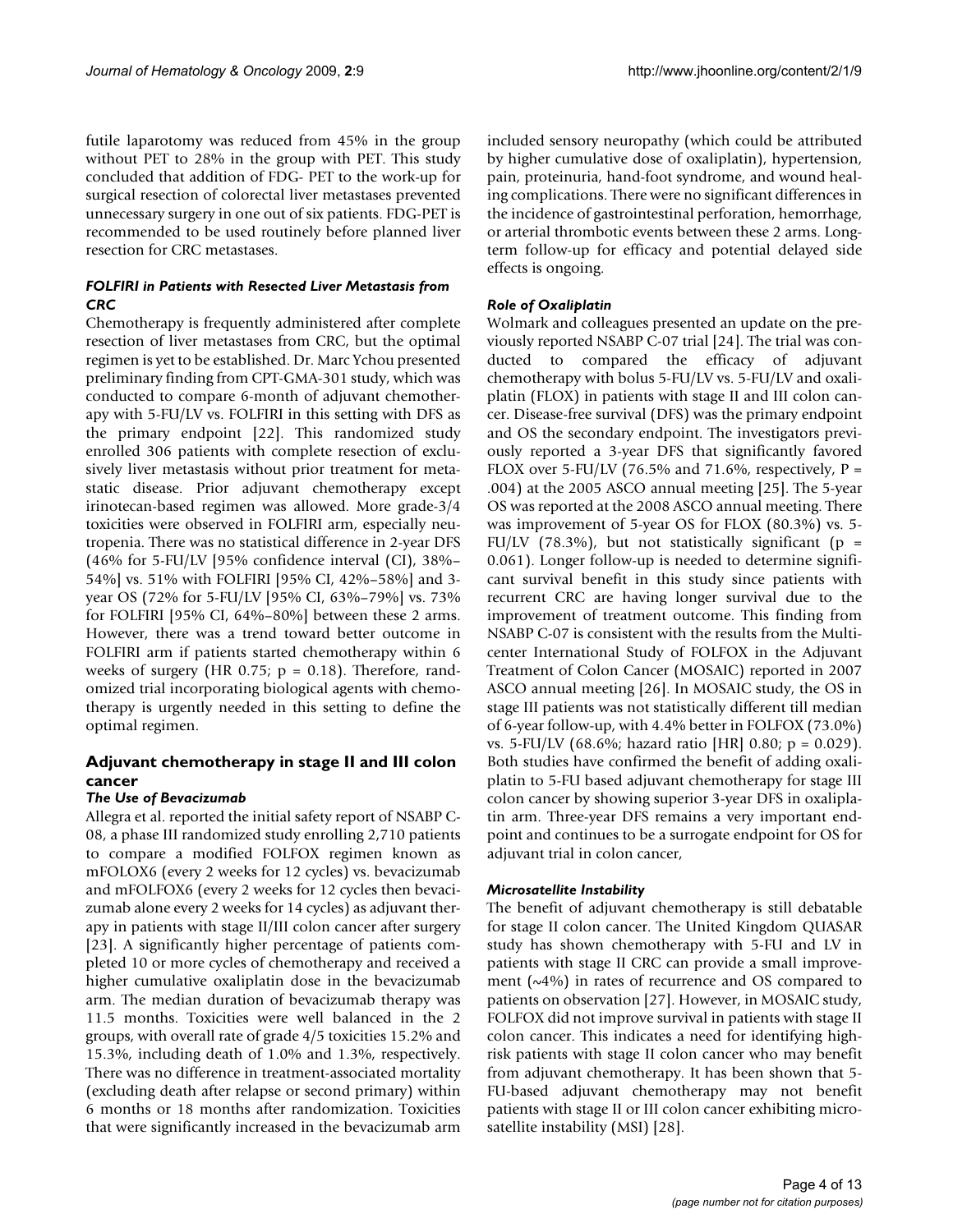In 2008 ASCO annual meeting, Sargent et al. presented an analysis of 491 patients from five clinical trials randomizing patients with stage II and III colon cancer to either 5- FU based adjuvant chemotherapy or no post-operative treatment [29]. Those with high MSI were stratified as having deficient mismatch repair (dMMR) and those with microsatellite stability or low MSI were stratified as having proficient mismatch repair (pMMR). Among these patients, stage II was 49% and dMMR was 15%. In patients with pMMR, adjuvant therapy with 5-FU translated into an increase in DFS and OS in stage III. Conversely, patients with dMMR derived no benefit from adjuvant 5-FU treatment either in stage II or III. This analysis was further pooled with the previously reported data by Ribic et al. [28] with patients number totaling 1,027, and the 5-year DFS and OS were worse in patients with stage II colon cancer with dMMR treated with 5-FU therapy vs. observation alone. This study has further supported that MSI can be used to predict who will benefit from adjuvant 5-FU chemotherapy for colon cancer, particularly in patients with stage II disease. The ongoing Eastern Cooperative Oncology Group (ECOG) 5202 study is a perspective study in stage II colon cancer to identify high-risk patients for adjuvant treatment using molecular marker analysis including MSI and tumor 18q loss of heterozygosity [30]. The result of ECOG 5202 will provide a definitive answer on how to use molecular markers in selecting high-risk patients for adjuvant treatment in patients with stage II colon cancer.

# **Neurotoxicity and efficacy with intermittent oxaliplatin and use of calcium and magnesium**

The sensory neuropathy associated with cumulative oxaliplatin treatment frequently interrupts with the administration of oxaliplatin-based regimen for CRC. Two studies presented at the 2008 ASCO annual meeting examined the strategy of using calcium and magnesium, and one study also examined intermittent administration of oxaliplatin in minimizing neurotoxicity from oxaliplatin.

The Combined Oxaliplatin Neurotoxicity Prevention Trial (CONcePT) randomized patients receiving first-line therapy for metastatic CRC to either continuous or intermittent FOLFOX plus bevacizumab. The intermittent arm differed from the continuous arm in that oxaliplatin was stopped after 8 cycles in patients who had at least stable disease, then was re-started after another 8 cycles of maintenance therapy with bevacizumab and infusional 5-FU/ LV or tumor progression during maintenance treatment. Patients in both arms were also randomized to receive intravenous calcium gluconate and magnesium sulfate (CaMg) before and after oxaliplatin treatment. This study was discontinued prematurely due to interim analysis suggesting there were significantly lower RR in patients receiving CaMg. However, a subsequent independent radiology review did not find any evidence of detrimental effect from CaMg on the activity of FOLFOX plus bevacizumab. An analysis of the 139 patients who received treatment per protocol was performed and presented at 2008 ASCO annual meeting [31]. Time to treatment failure (TTF), the primary endpoint of the trial, was significantly longer in patients receiving the intermittent oxaliplatin schedule, 5.6 months vs. 4.2 months in those receiving continuous treatment (HR  $0.58$ ; p = 0.0025). Severe neurotoxicity was significantly reduced in the intermittent oxaliplatin arm (10%) compared with the continuous oxaliplatin arm (24%,  $p = 0.048$ ). Treatment delays or dose reductions for neurotoxicity were more than twice as frequent in patients on the continuous oxaliplatin arm. There was no significant effect of CaMg or placebo on TTF or PFS. The investigators concluded that intermittent oxaliplatin administration was associated with a significant improvement of TTF compared with continuous oxaliplatin, without compromising PFS. CaMg reduced the severity of neuropathy and did not compromise the activity of FOLFOX plus bevacizumab. Taken together with data from the previously reported OPTIMOX1 & OPTIMOX2 trials [32,33], CONcePT trial provides further evidence that intermittent oxaliplatin-based therapy should be considered the standard of care in the first-line treatment of metastatic CRC.

N04C7 was designed as a placebo-controlled phase III study to prospectively evaluate the activity of CaMg as neuroprotectant against cumulative oxaliplatin-related peripheral sensory neurotoxicity [34]. Patients undergoing adjuvant FOLFOX chemotherapy were randomized to receive CaMg or placebo. This trial accrued only 104 of 300 planned patients due to the early closure of the CONcePT trial. Despite the early closure, a significantly decreased incidence of grade 2 or higher neurotoxicity was observed in patients receiving CaMg (22% vs. 41% in the placebo group,  $p = 0.038$ . The time to development of grade 2 or higher neurotoxicity was also prolonged in the CaMg group. Additionally, there was no difference in side effects between CaMg and placebo group. The finding from this study indicates that CaMg can be considered as a routine neuroprotective treatment when used in conjunction with oxaliplatin-based chemotherapy in the setting of adjuvant therapy for CRC.

# **Non-colorectal gastrointestinal cancers**

Non-colorectal gastrointestinal cancers have a significant burden world-wide. Modern multimodal approaches that integrate surgery, radiation and systemic therapy, the development of new cytotoxic agents along with anti-EGFR and anti-VEGF therapies have led to a significant survival improvement for colorectal cancer patients. Advances have been limited however, in the case of noncolorectal gastrointestinal cancers. The research presented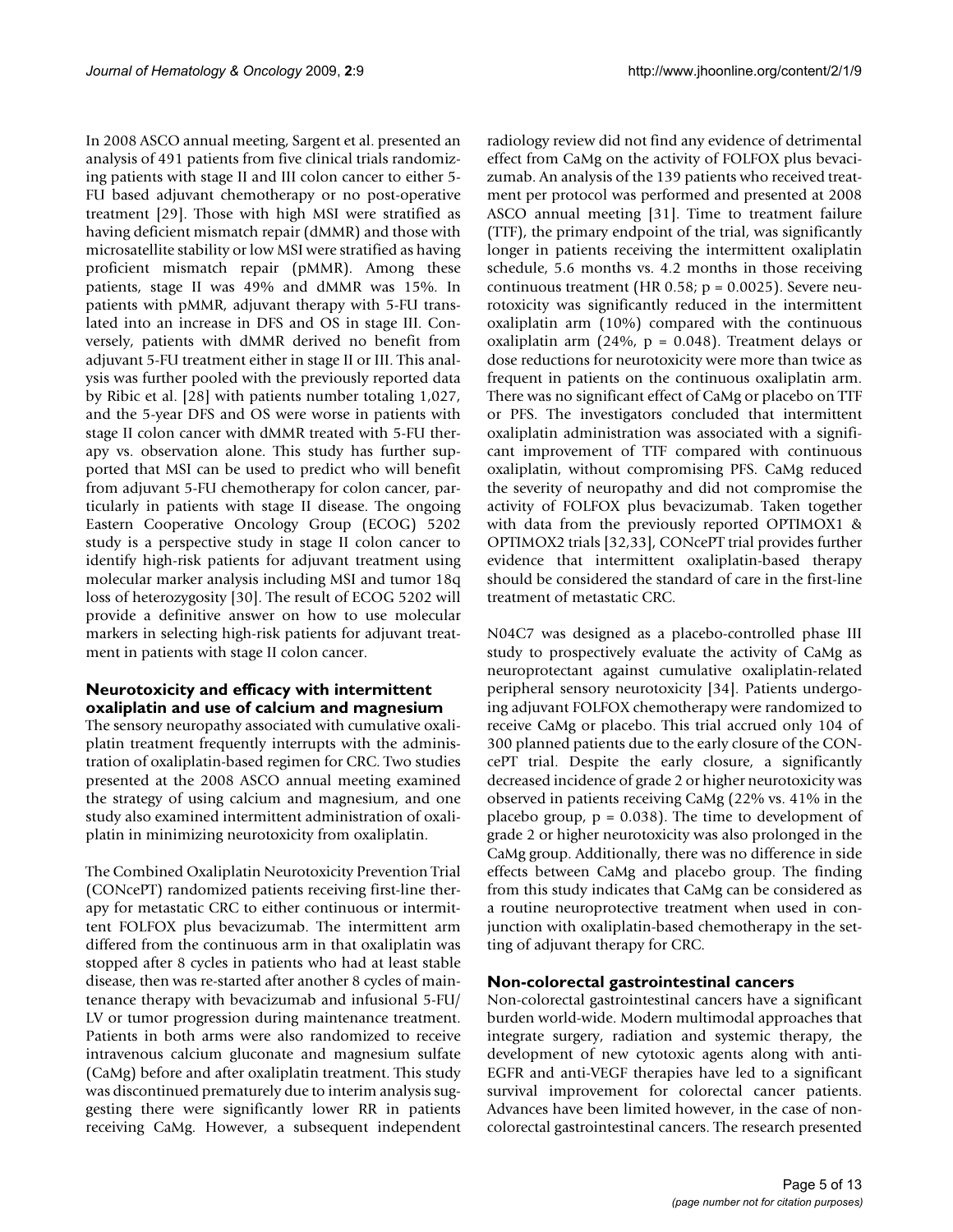at the 2008 ASCO annual meeting indicates that progress in these cancers is forthcoming. Abstracts from the annual meeting are grouped below into categories based on disease sites: pancreatic, esophagogastric, and hepatobiliary.

# **Pancreatic cancer**

# *Adjuvant Therapy for Pancreatic Cancer*

Surgical resection remains the only potential curative therapy for pancreatic cancer patients. However, 5-year survival for surgically resected patients is 30% only and most patients die of disseminated disease. Therefore, effective adjuvant strategies are needed. The Gastrointestinal Tumor Study Group (GITSG) 9173 trial indicated that post-operative 5-FU and radiotherapy extended the median overall survival to 20 months, as compared with 12 months with observation alone. Similar results were reported subsequently by the Johns Hopkins and European Organization for Research and Treatment of Cancer (EORTC) and 5-FU -based chemoradiation became the standard-of-care for nearly two decades [35]. The European Study Group for Pancreatic Cancer (ESPAC-1) has been however, a paradigm-changing trial which was a multinational effort conducted in 11 European nations [36]. This study indicated for the first time that adjuvant systemic chemotherapy led to a superior survival as compared with the either the no-chemotherapy or the chemoradiotherapy groups. Although the study methodology of ESPAC-1 is regarded as controversial, this trial has demonstrated that a median survival of 20 months could be achieved with adjuvant 5-FU chemotherapy alone, without the addition of radiation. Therefore, adjuvant chemotherapy is regarded as the standard adjuvant treatment after surgical resection of the pancreas in Europe. The recent Radiation Therapy Oncology Group (RTOG) 9704 indicated that adjuvant gemcitabine followed by chemoradiation was superior to 5-FU for pancreatic head carcinomas [37,38]. The CONKO-1 study was a multi-center, European trial which randomized 368 patients with surgically resected pancreatic cancer to post-operative gemcitabine for 6 months vs. observation. Previous analyses revealed the adjuvant gemcitabine to be well-tolerated and an improvement in DFS. The final analysis of the CONKO-1 study was presented at the 2008 ASCO annual meeting [39]. There was a statistically significant improvement in DFS (13 vs. 7 months) with adjuvant gemcitabine. The improvement in overall survival however, was very modest (2 month-improvement with gemcitabine). Five-year survival was 21% for gemcitabine and 0% with observation. Adjuvant gemcitabine chemotherapy effectively improved DFS, irrespective of lymph node, margin status or T stage. This study highlights: a. the improved survival of patients treated with surgery alone (20 months), b. the limited benefit provided by any adjuvant strategy and c. that adjuvant therapy is relatively ineffective in the prevention of early mortality (survival curves separate only after 18 months). The American College of Surgeons Oncology Group (ACOSOG) phase II study Z05031 explored a novel combination of 5-FU, cisplatin, interferon and radiotherapy in the adjuvant setting, based on the results of a previous study conducted by Picozzi, et al. which indicated an impressive OS with this regimen [40]. The ACOSOG Z05031 enrolled 90 patients, of whom only 56% received all 3 cycles of therapy due to treatment-related toxicity. Despite the use of an intensive chemoradiation strategy, local recurrences occurred in 46% of the patients. The median OS for all patients in this study was 27 months, which at first glance appears superior to historical standards. However, the relatively common grade 3 toxicities (96%) and modest survival improvement (4 months more than the treatment arm in CONKO-1) argues against the widespread use of this regimen.

Together, the CONKO-1 and the ESPAC-1 studies argue against the use of standard, post-operative, adjuvant radiotherapy for pancreatic cancer. Preoperative chemoradiation strategies that decrease margin-positive resections and pre-select patients with better cancer biology for resection deserve further exploration.

#### *Advanced Pancreatic Cancer*

The addition of erlotinib to gemcitabine improved OS as compared with gemcitabine alone, in the PA.3 study, although the median survival increase was very modest (5.9 to 6.4 months with the addition of erlotinib) [41]. The addition of cetuximab or bevacizumab to gemcitabine, on the other hand did not result in any survival improvement. The AVITA study was a randomized, phase III study that included 607 patients with metastatic pancreatic cancer and explored the addition of bevacizumab to the gemcitabine + erlotinib combination[42]. Study participants received first-line treatment with gemcitabine, erlotinib and placebo or gemcitabine, erlotinib and bevacizumab.

There was no significant prolongation of survival with the addition of bevacizumab, although DFS was significantly improved (from 3.6 to 4.6 months). Bevacizumab was reported to be safe in this combination, despite an increase in the incidence of epistaxis, hypertension and proteinuria. Interestingly, there was no reported increase in thrombotic events with bevacizumab. The AVITA study suggests that antiangiogenic strategies may have merit in the treatment of advanced pancreatic cancer, although the margin of benefit with bevacizumab is modest. Therefore, it is imperative that we identify patient subgroups that may benefit from such an approach.

Kindler et al. investigated a multi-targeted strategy against both the EGFR and VEGF in a randomized phase II study.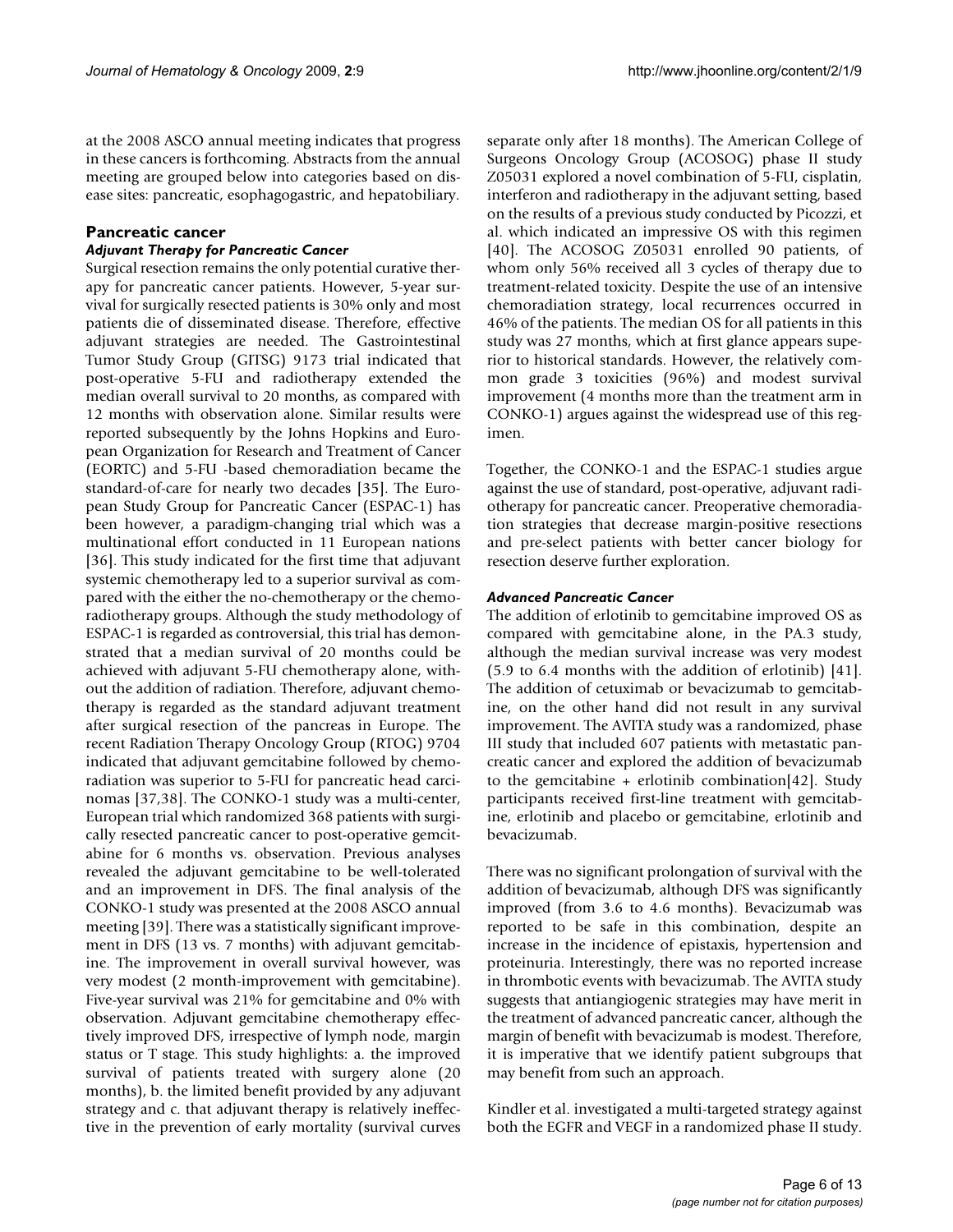Pancreatic cancer patients (n = 139) received gemcitabine, bevacizumab and erlotinib or gemcitabine, bevacizumab and cetuximab [43]. They noted that early hypertension correlated with response. There was no significant difference between the two arms in either OS or PFS. Therefore, cetuximab or bevacizumab cannot be recommended for pancreatic cancer at the current time outside of an investigational setting.

Gemcitabine has become the standard therapy for advanced pancreatic cancer, since its approval almost a decade ago. Subsequent investigational strategies have included the addition of other, targeted agents to gemcitabine. There have been very few attempts to address the role of alternative cytotoxic agents (which may represent better platforms for the addition of targeted therapies) other than gemcitabine in the first-line setting. The FFCD group randomized 202 patients with advanced, untreated pancreatic cancer to gemcitabine or 5-FU plus cisplatin [44]. Patients received therapy until progression, after which they could cross to the opposite arm. There were no significant differences in survival between the two arms. One-year and two-year survival figures were also identical between the gemcitabine and 5-FU plus cisplatin arms. Although it is unlikely that 5-FU and cisplatin will replace gemcitabine due to toxicity concerns, these data provide the rationale for non-gemcitabine containing regimens in the first-line setting based on pharmacogenomic profile.

# *Second-Line Therapy*

There are no standard second-line regimens for advanced pancreatic cancer, after gemcitabine failure. However, capecitabine, capecitabine and oxaliplatin (CAPOX), and FOLFOX are commonly used. The CONKO-3 study randomized 168 patients who had gemcitabine-refractory pancreatic cancer to 5-FU, LV and oxaliplatin (OFF) or 5-FU and LV (FF) [45]. The study was powered at 90% to detect an improved OS by 2 months in the OFF arm. Both regimens were tolerable, with the exception of higher neuropathy in the OFF arm. The median OS in the OFF arm was 28 weeks, and that of the FF arm was 13 weeks, thereby fulfilling the study hypothesis. There was also a significant prolongation of PFS in the treatment arm (13 vs. 9 weeks). OFF should now be regarded as a standard second-line regimen for pancreatic cancer.

#### *Novel Agents for Pancreatic Cancer*

Nanoparticle albumin-bound (Nab)-paclitaxel is a novel paclitaxel formulation which is currently approved for the treatment of breast cancer. Due to the nano-size and presence of albumin, which attracts the particle to tumor sites, the penetration of cytotoxic agents bound to the nanoparticle is very high, possibly leading to a better anti-tumor response. Preclinical data indicated that increased expression of Secreted Protein and Rich in Cysteine (SPARC) within tumors resulted in improved anti-tumor response to Nab-paclitaxel. Pancreatic cancer overexpresses SPARC protein and impressive partial responses (PRs) were seen in a phase I pancreatic cancer study of Nab-paclitaxel + gemcitabine [46]. Nine PRs occurred in 20 treated patients, after a median of 2 cycles. This combination appears to have promising activity in pancreatic cancer.

The CALGB presented the results of a single-arm phase II study of sunitinib for patients with advanced pancreatic cancer who had previously been treated with gemcitabinebased therapy. No responses were reported in 77 treated patients, and stable disease resulted in 7 patients [47]. The California consortium reported similar disappointing results with sorafenib when combined with gemcitabine [48]. In this randomized study, chemo-naïve pancreatic cancer patients received sorafenib as a single agent or as a combination with gemcitabine. No responses resulted with sorafenib alone and the median survival of the gemcitabine + sorafenib arm was 6 months only. Both sunitinib and sorafenib have insufficient anti-tumor activity in pancreatic cancer and do not merit further study in this disease. Mammalian Target of Rapamycin (mTOR) has emerged as an important target for therapy in renal cell carcinoma. Wolpin et al. treated 31 gemcitabinerefractory pancreatic cancer patients with the mTORdirected oral agent, everolimus 10 mg once daily. Although the agent was tolerable, there were no responses and disease stability was uncommon [49].

# *Locally Advanced Pancreatic Cancer*

Gemcitabine in combination with radiotherapy (50.4 Gy in 28 fractions) was compared with gemcitabine chemotherapy (alone) for locally advanced pancreatic cancer by the Eastern Cooperative Oncology Group (ECOG) 4201 study. Although this study was closed early (74 patients enrolled out of planned size of 316 patients) due to poor enrollment, there was a statistically significant mediansurvival improvement in the combination-therapy arm (9.2 months with gemcitabine and 11 months with gemcitabine and radiation). Unfortunately, this very modest survival improvement occurred at the expense of 40% grade 4 gastrointestinal/hematological toxicities in patients receiving chemoradiation. Kim et al. reported the results of a phase II study of gemcitabine, oxaliplatin and radiotherapy, followed by gemcitabine chemotherapy in 53 patients with locally advanced pancreatic cancer [50]. The median survival reported in this trial was 9.3 months, at the cost of substantial toxicity. These studies argue against upfront chemoradiation for locally advanced pancreatic cancer. Chemoradiation may be best utilized after induction chemotherapy for locally advanced cancers. The GERCOR phase II and III trials have indicated that induction chemotherapy can identify patients who are most likely to benefit from radiotherapy [51]. Pancreatic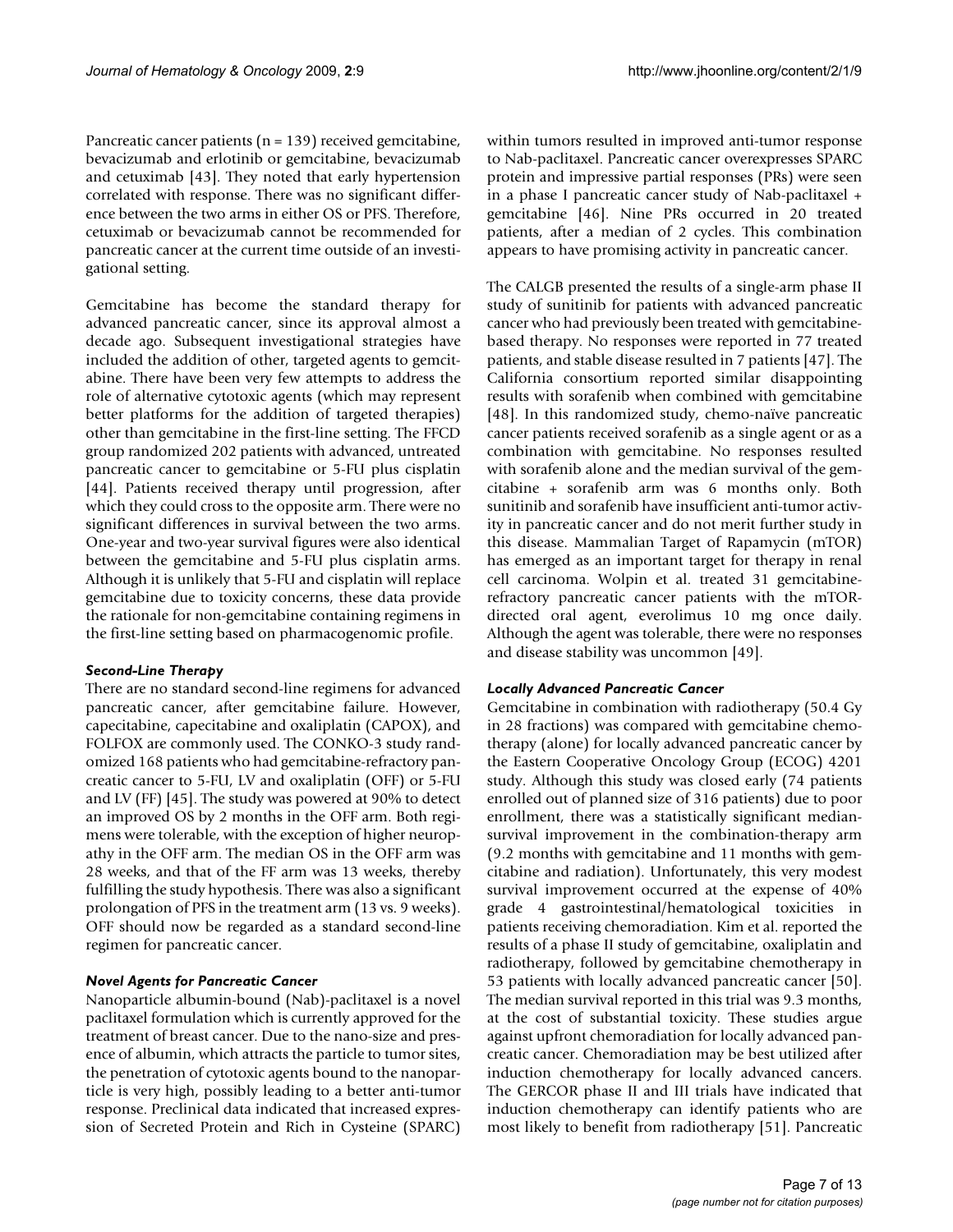cancer patients with stable disease after 3 months of chemotherapy received chemoradiation in these studies and their median survival was 15 months, as compared with 11 months for those receiving chemotherapy alone.

#### *Patient-Tailored Therapy for Pancreatic Cancer*

Investigators at Johns Hopkins presented data on their preclinical model termed PanXenoBank, which uses surgically resected pancreatic adenocarcinoma to generate xenograft in mice [52].

This xenograft serves as an *in vivo* platform for drug testing and provides data that can be used prospectively to treat patients. Of the 90 patients whose cancers were xenografted, 18 failed to engraft and preliminary results in the rest indicated that a tailored-approach, using unconventional agents such as mitomycin-C was possible. While the data in this regard is premature and the technique is labor-intensive, this strategy holds promise. The MD Anderson group presented data on single nucleotide polymorphisms (SNPs) of genes involved in gemcitabine metabolism and showed that cytidine deaminase and deoxycytidine kinase alleles were associated with an improved survival, albeit at the cost of increased toxicity [53]. Collisson et al. investigated gene expression profiles from micro-dissected pancreatic resection specimens using Affymetrix GeneChips and identified prognostic groups, which were based on differentially expressed genes [54]. They concluded that the disparity of outcomes was due to intrinsic differences in tumor biology. These data open avenues for targeting specific subgroups with dose-intensive strategies.

#### **Esophagogastric cancers** *Preoperative vs. Post operative Adjuvant Therapy*

The Japanese Oncology Group (JCOG) presented updated data from the JCOG 9907 study, which randomized 330 patients with stage II or III esophageal cancer to pre-or post-operative chemotherapy with 5-FU and cisplatin [55]. In the post-operative arm, 30% of patients could not complete chemotherapy, while 90% completed treatment in the pre-operative arm. Only 4/160 patients had complete pathologic response in the pre-operative arm. In an early analysis of the trial, there appeared to be a significant progression-free survival benefit in favor of the preoperative arm. In an updated analysis in November 2007, however there was no reported benefit in PFS. In a subgroup analysis, patients who were lymph node negative (N0), appeared to benefit from preoperative therapy, while the lymph node positive patients did not. In their prior study JCOG 9204, patients with lymph node metastases benefited from adjuvant chemotherapy [56]. These conflicting results along with the large number of cases who did not receive adjuvant therapy makes the findings of the present study hard to interpret. Thus, despite this relatively large study, it remains to be proven that pre-operative therapy is superior to post-operative adjuvant therapy for esophageal cancer.

# *Preoperative Therapy for Esophageal Cancer-Choice of Chemotherapy*

Irinotecan plus cisplatin, paclitaxel plus cisplatin, and 5- FU plus cisplatin are commonly used chemotherapeutic combinations along with radiotherapy for the preoperative treatment of esophageal cancer. The ECOG 1201 was a randomized phase II study for paclitaxel plus cisplatin vs. irinotecan plus cisplatin along with radiotherapy for these patients [57]. All patients had rigorous preoperative staging which included endoscopic ultrasound. There were no significant differences in survival between the two arms, irrespective of stage. Furthermore, the results did not appear to be superior to those with 5-FU plus cisplatin.

#### *Chemoradiation as Definitive Therapy for Squamous Cell Carcinoma of Esophagus*

Stahl et al. reported the results of a randomized trial of chemoradiation ± surgery for operable squamous cell carcinoma of the esophagus [58]. In their earlier report in 2005, they reported no improvement in survival with the addition of surgery, although there was an improvement in local control. In their updated analysis, 5 and 10-year survival figures were presented [59]. There was no clear survival difference at both time points between the surgical and non-surgical arms. Response to induction chemotherapy was the most important predictor of survival. These long term follow-up data again suggest that esophagectomy with its morbidities cannot be routinely recommended for esophageal squamous cell cancer.

# *Intraperitoneal Adjuvant Therapy for Gastric Cancer*

Peritoneal relapse occurs frequently in surgically resected gastric cancer. Therefore, adjuvant intraperitoneal chemotherapy merits study. Kang et al. randomized 640 patients with gastric cancer that had involved the serosa (at intraoperative evaluation) to intraperitoneal cisplatin, early mitomycin-C (administered on day 1) after surgery and an extended schedule of doxifluridine (for 12 months) and cisplatin, vs. delayed mitomycin-C (3–6 weeks post-operative) and a 3 month course of doxifluridine [60]. The results indicated a significantly improved relapse free survival and OS in the intraperitoneal therapy arm. Unfortunately, this study had several experimental elements, including early administration of mitomycin-C, inclusion of cisplatin and prolonged doxifluridine administration besides the intraperitoneal therapy. Thus, it remains to be proven if the survival improvement in the experimental arm is secondary to intraperitoneal therapy only. A randomized study wherein intraperitoneal chemotherapy is the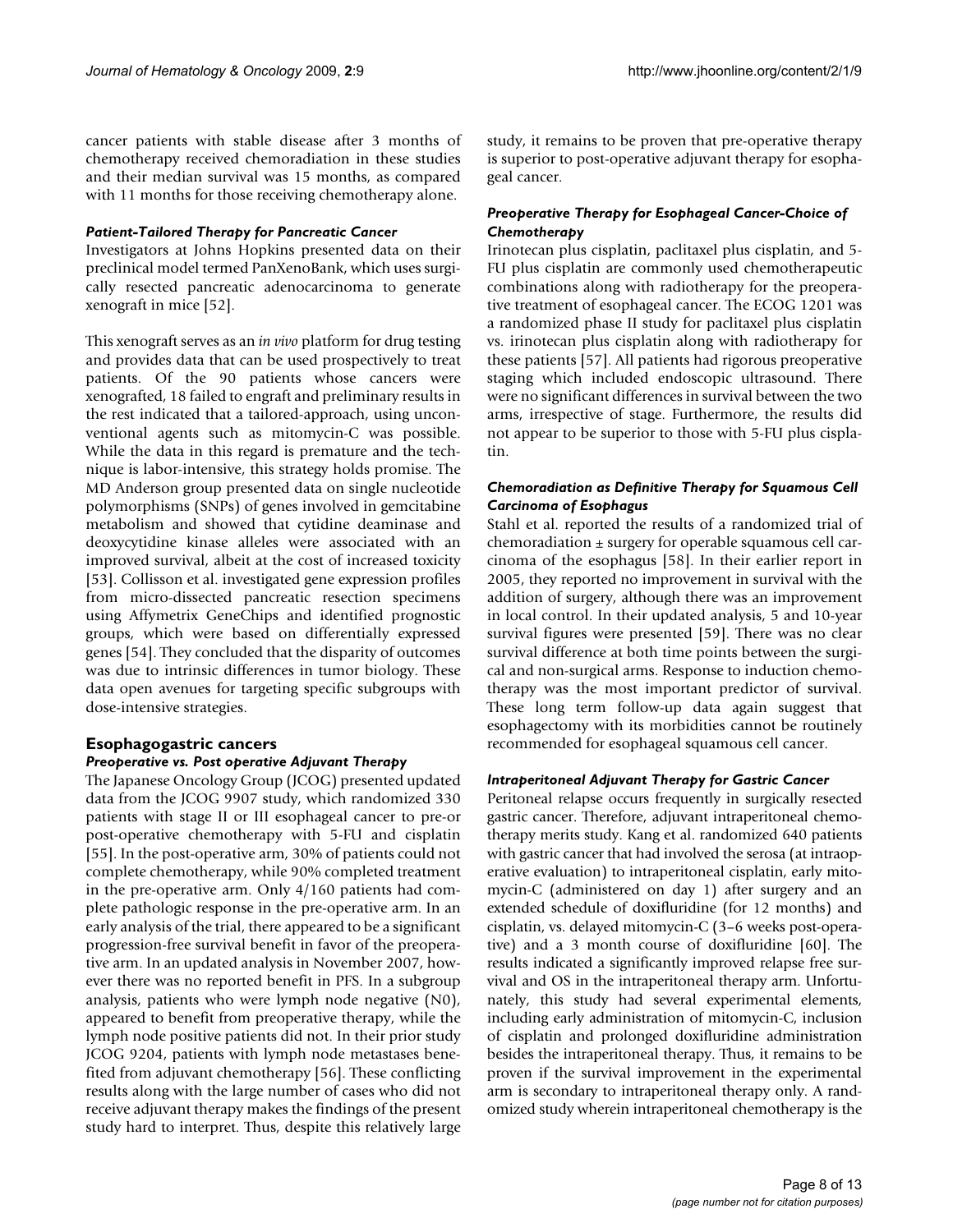only experimental treatment is required to answer this question.

#### *Systemic Therapy for Advanced Gastric Cancer*

Docetaxel, cisplatin and 5-FU (DCF) is a FDA-approved regimen for gastric cancer, based on the results of the V325 study, which proved the superiority of this regimen as compared with 5-FU and cisplatin [61]. However, the toxicity of this regimen limits its widespread use. Therefore, Ridwelski et al. investigated the activity of docetaxel and cisplatin administered on a 3 weekly schedule (without 5-FU) and compared the activity of this regimen with 5-FU and cisplatin in a phase III study [62]. A total of 273 patients were enrolled, and the primary study endpoint was prolongation of time to progression. At 12 months follow-up, the RR and PFS were virtually identical in the two arms and there was no significant difference in OS. Neutropenia occurred more frequently with docetaxel and cisplatin, while diarrhea was more likely with 5-FU and cisplatin. DCF remains an acceptable standard regimen based on these results. Alteration to a weekly schedule (from 3-weekly) may ameliorate the toxicities of DCF.

# *Novel Agents for Esophagogastric Cancers*

Cetuximab was investigated in second-line setting as a single-agent in patients with metastatic esophageal cancer by SWOG [63]. Marginal activity was noted with a PFS of less than 2 months and OS of 4 months. When combined with systemic chemotherapy however, in a randomized phase II study of cetuximab  $\pm$  cisplatin and 5-FU for metastatic squamous cancers of the esophagus, there was an improved survival noted in the cetuximab containing arm (9.5 vs. 5.5 months) [64]. S1 is an active agent in gastric cancer and has synergistic anti-tumor activity with cisplatin and docetaxel (table 1).

#### **Hepatobiliary cancers** *Sorafenib*

Sorafenib is a novel inhibitor of Raf kinase, VEGF receptor (VEGFR) and platelet-derived growth factor receptor, and has been recently approved for the treatment of advanced hepatocellular cancer (HCC), based on the results of the SHARP trial [65]. In this study, patients with child's A cirrhosis were enrolled and an approximate 3-month survival benefit was demonstrated in the sorafenib group vs. the placebo group. In 2008 ASCO annual meeting, the effectiveness of sorafenib was investigated in subpopulations of hepatocellular carcinoma.

Raoul et al. studied the effect of sorafenib in ECOG performance status (PS) 1 and 2 patients as a subanalysis from the SHARP trial [66]. They noted that sorafenib was tolerable in this group of patients. However, it remains unclear if this advantage is applicable to ECOG PS 2 cases specifically as this group of patients are often candidates for supportive care only.

In Asian countries, the incidence of HCC is higher than in the western nations and is more likely to be HBV-associated. Cheng et al. randomized 226 Asian patients with HCC to sorafenib or placebo. Sorafenib significantly prolonged OS and PFS as compared with placebo [67]. The degree of benefit seemed to be similar to that experienced by the western patients, thus establishing this agent as a standard therapy for HCC.

Abou-Alfa et al. presented the results of sorafenib therapy in HCC patients with child's B cirrhosis [68]. In a phase II study, 137 HCC patients with child's A/B cirrhosis received the standard dose of 400 mg bid. They noted comparable sorafenib pharmacokinetic profiles of child's A and B groups. The median OS for child's B cases was 14 weeks and time to progression (TTP) was 13 weeks. There was a more frequent worsening of hepatic function in the

#### **Table 1: S1 Studies in Advanced Gastric Cancer**

**Abstract/author Study agents Patient number Study Design RR PFS OS** A4534/ Jeung et al. S1, Docetaxel, Cisplatin 80 Randomized phase II Docetaxel + S1 or Docetaxel + cisplatin 44% 24% 198 days 143 days  $(p = 0.03)$ NR A4533/ Jin et al. S1 **Cisplatin** 5-FU 230 Randomized phase III S1 vs. S1 + cisplatin vs. 5-FU + cisplatin 25% 38% 19%  $(p = 0.021)$ 267 days 433 days 309 days  $(p = 0.008)$ NR A4537/ Sato et al. S1 Docetaxel **Cisplatin** 31 Phase II study 87% 7.7 months 19 months

RR: Response rate; PFS: Progression-free survival; OS: Overall survival; NR: Not reported.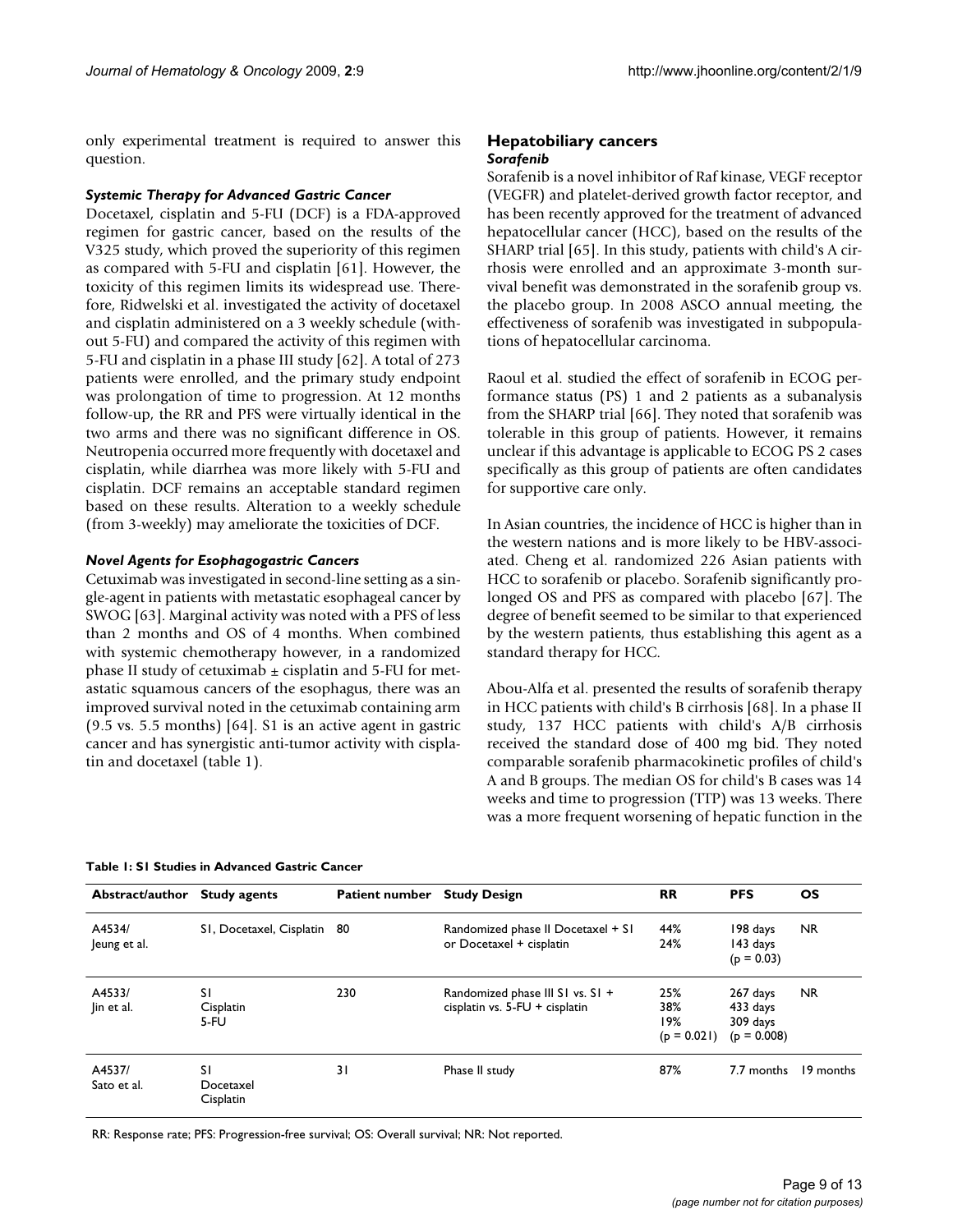child's B cases. The utility of sorafenib in this group of HCC patients remains to be proven.

#### *Sunitinib*

Sunitinib is a multi-targeted tyrosine kinase inhibitor that is directed against VEGFR2 and has activity comparable to that of sorafenib. Zhu et al. presented phase II data of 34 patients with HCC who received sunitinib in a dose of 37.5 mg daily. Median PFS was 4 months and OS 10 months [69]. Biomarkers may correlate with response; elevated VEGF-C levels were associated with an improved TTP and OS. Treatment with sunitinib decreased tumor vascular permeability and plasma VEGFR2 levels. Sunitinib is an active agent in hepatocellular carcinoma, and may represent an alterative to sorafenib for advanced disease. A phase III randomized study comparing sunitinib vs. sorafenib as the first-line systemic treatment in patients with inoperable HCC is currently underway.

#### *Cholangiocarcinoma/periampullary cancer*

Bevacizumab and erlotinib may have promising activity in this chemo-refractory disease. In a preliminary analysis of their multi-center phase II study, Holen et al. reported 4 PRs resulting from this biologic-only combination among 20 assessed patients, and 4 cases with stable disease [70]. Cetuximab in combination with gemcitabine and oxaliplatin resulted in either disease response of stability in the majority of cholangiocarcinoma patients; 6/ 22 patients who were initially considered unresectable had surgical resections after major responses [71]. Sorafenib results in disease stabilization in 30% of cholangiocarcinoma patients in a phase II study reported by Dealis et al. [72]. Toxicities however, were common in patients with ECOG PS 2. Cholangiocarcinoma and gall bladder cancers appear to be responsive to EGFR and VEGF inhibitors. A randomized study is required to determine the role of targeted agents in this disease.

Periampullary cancers may have a better prognosis as compared with pancreatic and biliary cancers. However, the standard of care in this patient population remains to be defined, due to the relative rarity of this disease. Overman et al. reported the efficacy results of a phase II study of CAPOX in advanced periampullary cancer. An impressive 50% RR and a median survival of 20 months was recorded [73]. Grade 3/4 toxicities were fatigue, neuropathy and myelosuppression. The addition of EGFR or VEGF targeted therapy to CAPOX is worthy of study in this disease.

# **Competing interests**

The authors declare that they have no competing interests.

# **Authors' contributions**

Both authors participated in drafting and editing the manuscript. Both authors read and approved the final manuscript.

#### **References**

- 1. Jemal A, Siegel R, Ward E, Hao Y, Xu J, Murray T, Thun MJ: **[Cancer](http://www.ncbi.nlm.nih.gov/entrez/query.fcgi?cmd=Retrieve&db=PubMed&dopt=Abstract&list_uids=18287387) [statistics, 2008.](http://www.ncbi.nlm.nih.gov/entrez/query.fcgi?cmd=Retrieve&db=PubMed&dopt=Abstract&list_uids=18287387)** *CA Cancer J Clin* 2008, **58:**71-96.
- 2. Chung KY, Shia J, Kemeny NE, Shah M, Schwartz GK, Tse A, Hamilton A, Pan D, Schrag D, Schwartz L, Klimstra DS, Fridman D, Kelsen DP, Saltz LB: **[Cetuximab shows activity in colorectal cancer](http://www.ncbi.nlm.nih.gov/entrez/query.fcgi?cmd=Retrieve&db=PubMed&dopt=Abstract&list_uids=15677699) [patients with tumors that do not express the epidermal](http://www.ncbi.nlm.nih.gov/entrez/query.fcgi?cmd=Retrieve&db=PubMed&dopt=Abstract&list_uids=15677699) [growth factor receptor by immunohistochemistry.](http://www.ncbi.nlm.nih.gov/entrez/query.fcgi?cmd=Retrieve&db=PubMed&dopt=Abstract&list_uids=15677699)** *J Clin Oncol* 2005, **23:**1803-1810.
- 3. Carpenter G, Cohen S: **[Epidermal growth factor.](http://www.ncbi.nlm.nih.gov/entrez/query.fcgi?cmd=Retrieve&db=PubMed&dopt=Abstract&list_uids=2186024)** *J Biol Chem* 1990, **265:**7709-7712.
- 4. Andreyev HJ, Norman AR, Cunningham D, Oates JR, Clarke PA: **[Kirsten ras mutations in patients with colorectal cancer: the](http://www.ncbi.nlm.nih.gov/entrez/query.fcgi?cmd=Retrieve&db=PubMed&dopt=Abstract&list_uids=9586664) [multicenter "RASCAL" study.](http://www.ncbi.nlm.nih.gov/entrez/query.fcgi?cmd=Retrieve&db=PubMed&dopt=Abstract&list_uids=9586664)** *J Natl Cancer Inst* 1998, **90:**675-684.
- 5. Lievre A, Bachet JB, Boige V, Cayre A, Le Corre D, Buc E, Ychou M, Bouche O, Landi B, Louvet C, Andre T, Bibeau F, Diebold MD, Rougier P, Ducreux M, Tomasic G, Emile JF, Penault-Llorca F, Laurent-Puig P: **[KRAS mutations as an independent prognostic](http://www.ncbi.nlm.nih.gov/entrez/query.fcgi?cmd=Retrieve&db=PubMed&dopt=Abstract&list_uids=18202412) [factor in patients with advanced colorectal cancer treated](http://www.ncbi.nlm.nih.gov/entrez/query.fcgi?cmd=Retrieve&db=PubMed&dopt=Abstract&list_uids=18202412) [with cetuximab.](http://www.ncbi.nlm.nih.gov/entrez/query.fcgi?cmd=Retrieve&db=PubMed&dopt=Abstract&list_uids=18202412)** *J Clin Oncol* 2008, **26:**374-379.
- 6. Amado RG, Wolf M, Peeters M, Van Cutsem E, Siena S, Freeman DJ, Juan T, Sikorski R, Suggs S, Radinsky R, Patterson SD, Chang DD: **[Wild-type KRAS is required for panitumumab efficacy in](http://www.ncbi.nlm.nih.gov/entrez/query.fcgi?cmd=Retrieve&db=PubMed&dopt=Abstract&list_uids=18316791) [patients with metastatic colorectal cancer.](http://www.ncbi.nlm.nih.gov/entrez/query.fcgi?cmd=Retrieve&db=PubMed&dopt=Abstract&list_uids=18316791)** *J Clin Oncol* 2008, **26:**1626-1634.
- 7. Van Cutsem E, Nowacki M, Lang I, Cascinu S, Shchepotin I, Maurel J, Rougier P, Cunningham D, Nippgen J, Kohne C: **Randomized phase III study of irinotecan and 5-FU/FA with or without cetuximab in the first-line treatment of patients with metastatic colorectal cancer (mCRC): The CRYSTAL trial.** *J Clin Oncol (Meeting Abstracts)* 2007, **25:**4000.
- 8. Van Cutsem E, Lang I, D'haens G, Moiseyenko V, Zaluski J, Folprecht G, Tejpar S, Kisker O, Stroh C, Rougier P: **KRAS status and efficacy in the first-line treatment of patients with metastatic colorectal cancer (mCRC) treated with FOLFIRI with or without cetuximab: The CRYSTAL experience.** *J Clin Oncol (Meeting Abstracts)* 2008, **26:**2.
- 9. Bokemeyer C, Bondarenko I, Makhson A, Hartmann JT, Aparicio J, Zampino M, Donea S, Ludwig H, Zubel A, Koralewski P: **Cetuximab plus 5-FU/FA/oxaliplatin (FOLFOX-4) versus FOLFOX-4 in the first-line treatment of metastatic colorectal cancer (mCRC): OPUS, a randomized phase II study.** *J Clin Oncol (Meeting Abstracts)* 2007, **25:**4035.
- 10. Bokemeyer C, Bondarenko I, Hartmann JT, De Braud FG, Volovat C, Nippgen J, Stroh C, Celik I, Koralewski P: **KRAS status and efficacy of first-line treatment of patients with metastatic colorectal cancer (mCRC) with FOLFOX with or without cetuximab: The OPUS experience.** *J Clin Oncol (Meeting Abstracts)* 2008, **26:**4000.
- 11. Lenz HJ, Van Cutsem E, Khambata-Ford S, Mayer RJ, Gold P, Stella P, Mirtsching B, Cohn AL, Pippas AW, Azarnia N, Tsuchihashi Z, Mauro DJ, Rowinsky EK: **[Multicenter phase II and translational study](http://www.ncbi.nlm.nih.gov/entrez/query.fcgi?cmd=Retrieve&db=PubMed&dopt=Abstract&list_uids=17050875) [of cetuximab in metastatic colorectal carcinoma refractory](http://www.ncbi.nlm.nih.gov/entrez/query.fcgi?cmd=Retrieve&db=PubMed&dopt=Abstract&list_uids=17050875) [to irinotecan, oxaliplatin, and fluoropyrimidines.](http://www.ncbi.nlm.nih.gov/entrez/query.fcgi?cmd=Retrieve&db=PubMed&dopt=Abstract&list_uids=17050875)** *J Clin Oncol* 2006, **24:**4914-4921.
- 12. Tejpar S, Peeters M, Humblet Y, Gelderblom H, Vermorken J, Viret F, Glimelius B, Ciardiello F, Kisker O, Van Cutsem E: **Phase I/II study of cetuximab dose-escalation in patients with metastatic colorectal cancer (mCRC) with no or slight skin reactions on cetuximab standard dose treatment (EVEREST): Pharmacokinetic (PK), Pharmacodynamic (PD) and efficacy data.** *J Clin Oncol (Meeting Abstracts)* 2007, **25:**4037.
- 13. Tejpar S, Peeters M, Humblet Y, Vermorken JB, De Hertogh G, De Roock W, Nippgen J, von Heydebreck A, Stroh C, Van Cutsem E: **Relationship of efficacy with KRAS status (wild type versus mutant) in patients with irinotecan-refractory metastatic colorectal cancer (mCRC), treated with irinotecan (q2w) and escalating doses of cetuximab (q1w): The EVEREST**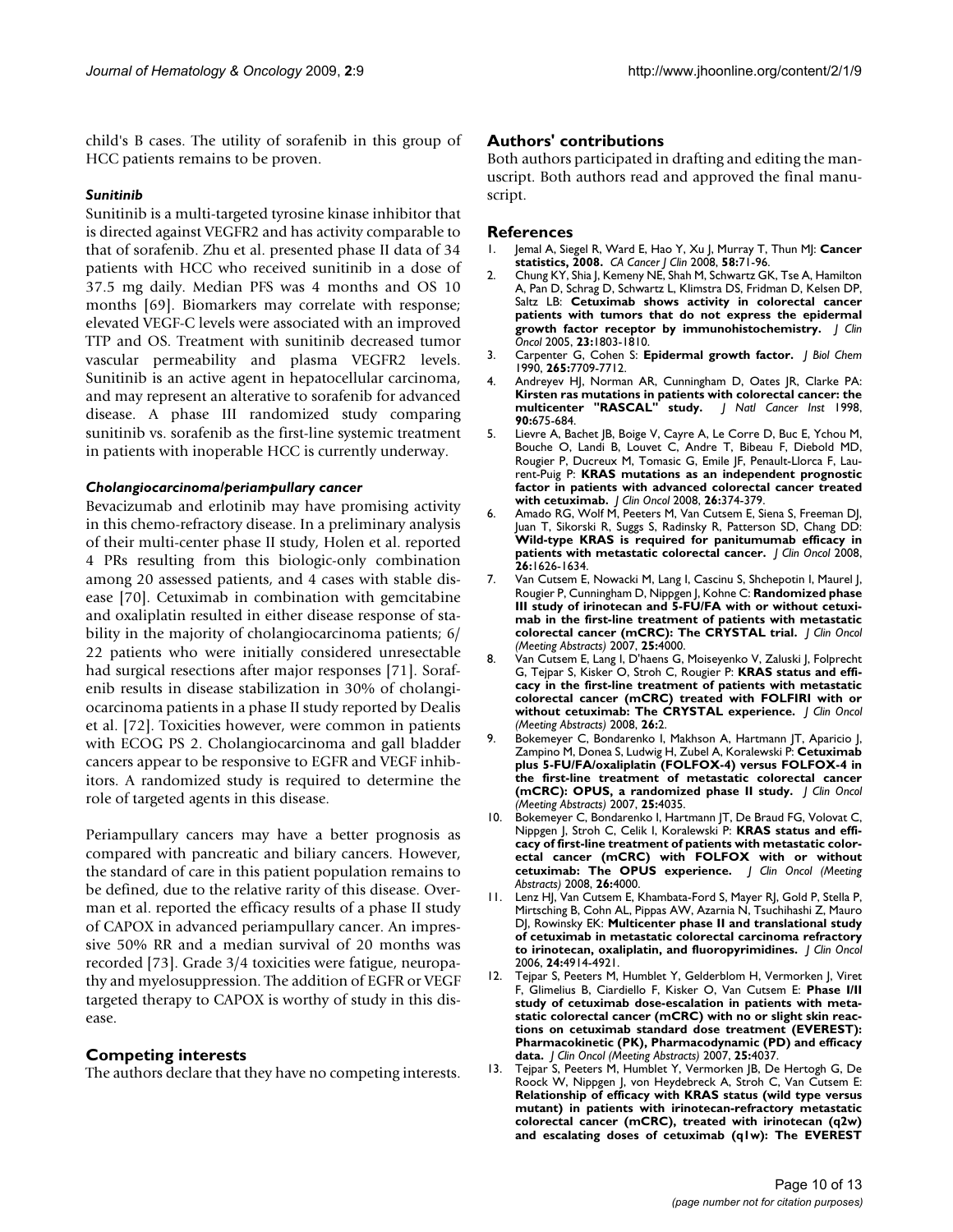**experience (preliminary data).** *J Clin Oncol (Meeting Abstracts)* 2008, **26:**4001.

- 14. **NCCN Practice Guidelines for Colorectal Cancer Version 3.** *NCCN* 2008, **2008:**.
- 15. **European public assessment report-Vectibix** [[http://](http://www.emea.europa.eu/humandocs/PDFs/EPAR/vectibix/H-741-en1.pdf) [www.emea.europa.eu/humandocs/PDFs/EPAR/vectibix/H-741](http://www.emea.europa.eu/humandocs/PDFs/EPAR/vectibix/H-741-en1.pdf) [en1.pdf\]](http://www.emea.europa.eu/humandocs/PDFs/EPAR/vectibix/H-741-en1.pdf)
- 16. **Action letter KRAS mutational status and cetuximab therapy in colorectal cancer** [[http://www.swog.org/SafetyReportGet](http://www.swog.org/SafetyReports/GetSafetyReport.asp?Document=789_Action_Letter_dated_June_6%2C_2008.pdf)[fetyReport.asp?Document=789\\_Action\\_Letter\\_dated\\_June\\_6%2C\\_2](http://www.swog.org/SafetyReports/GetSafetyReport.asp?Document=789_Action_Letter_dated_June_6%2C_2008.pdf) [008.pdf\]](http://www.swog.org/SafetyReports/GetSafetyReport.asp?Document=789_Action_Letter_dated_June_6%2C_2008.pdf)
- 17. **Physician fact sheet N0147** [[http://www.ctsu.org/data/proto](http://www.ctsu.org/data/protocols/NCCTG/N0147/pfs.pdf) [cols/NCCTG/N0147/pfs.pdf](http://www.ctsu.org/data/protocols/NCCTG/N0147/pfs.pdf)]
- 18. Saltz LB, Lenz HJ, Kindler HL, Hochster HS, Wadler S, Hoff PM, Kemeny NE, Hollywood EM, Gonen M, Quinones M, Morse M, Chen HX: **[Randomized phase II trial of cetuximab, bevacizumab,](http://www.ncbi.nlm.nih.gov/entrez/query.fcgi?cmd=Retrieve&db=PubMed&dopt=Abstract&list_uids=17876013) [and irinotecan compared with cetuximab and bevacizumab](http://www.ncbi.nlm.nih.gov/entrez/query.fcgi?cmd=Retrieve&db=PubMed&dopt=Abstract&list_uids=17876013) alone in irinotecan-refractory colorectal cancer: the BOND-[2 study.](http://www.ncbi.nlm.nih.gov/entrez/query.fcgi?cmd=Retrieve&db=PubMed&dopt=Abstract&list_uids=17876013)** *J Clin Oncol* 2007, **25:**4557-4561.
- 19. Hecht J, Mitchell E, Chidiac T, Scroggin C, Hagenstad C, Spigel D, Marshall J, Cohn A, Shahin S, Griffin T: **An updated analysis of safety and efficacy of oxaliplatin/bevacizumab ± panitumumab for first-line treatment of metastaticcolorectal cancer from a randomized, controlled trial (PACCE).** *American Society of Clinical Oncology: Gastrointestinal Cancers Symposium; Orlando, FL* :273.
- 20. Punt CJ, Tol J, Rodenburg CJ, Cats A, Creemers GM, Schrama JG, Erdkamp FL, Vos A, Mol L, Antonini NF: **Randomized phase III study of capecitabine, oxaliplatin, and bevacizumab with or without cetuximab in advanced colorectal cancer (ACC), the CAIRO2 study of the Dutch Colorectal Cancer Group (DCCG).** *J Clin Oncol (Meeting Abstracts)* 2008, **26:**LBA4011.
- 21. Wiering B, Oyen W, Sijp J Van der, Roumen R, De Jong K, Comans E, Pruim J, Dekker H, Krabbe P, Ruers T: **Improved selection of patients for hepatic surgery of colorectal liver metastases with FDG-PET: A randomized study.** *J Clin Oncol (Meeting Abstracts)* 2008, **26:**4004.
- 22. Ychou M, Hohenberger W, Thezenas S, Navarro M, Gascon P, Bokemeyer C, Shacham-Shmueli E, Rivera F, Kwok-Keung Choi C, Santoro A: **Randomized phase III trial comparing infused 5-fluorouracil/folinic acid (LV5FU) versus LV5FU+irinotecan (LV5FU+IRI) as adjuvant treatment after complete resection of liver metastases from colorectal cancer (LMCRC). (CPT-GMA-301).** *J Clin Oncol (Meeting Abstracts)* 2008, **26:**LBA4013.
- 23. Allegra CJ, Yothers G, O'Connell MJ, Sharif S, Wolmark N: **Initial safety report of NSABP C-08, a randomized phase III study of modified 5-fluorouracil (5-FU)/leucovorin (LCV) and oxaliplatin (OX) (mFOLFOX6) with or without bevacizumab (bev) in the adjuvant treatment of patients with stage II/III colon cancer.** *J Clin Oncol (Meeting Abstracts)* 2008, **26:**4006.
- 24. Wolmark N, Wieand S, Kuebler PJ, Colangelo L, O'Connell MJ, Yothers G: **A phase III trial comparing FULV to FULV + oxaliplatin in stage II or III carcinoma of the colon: Survival results of NSABP Protocol C-07.** *J Clin Oncol (Meeting Abstracts)* 2008, **26:**LBA4005.
- 25. Wolmark N, Wieand S, Kuebler JP, Colangelo L, Smith RE: **A phase III trial comparing FULV to FULV + oxaliplatin in stage II or III carcinoma of the colon: Results of NSABP Protocol C-07.** *J Clin Oncol (Meeting Abstracts)* 2005, **23:**LBA3500.
- 26. de Gramont A, Boni C, Navarro M, Tabernero J, Hickish T, Topham C, Bonetti A, Clingan P, Lorenzato C, Andre T: **Oxaliplatin/5FU/LV in adjuvant colon cancer: Updated efficacy results of the MOSAIC trial, including survival, with a median follow-up of six years.** *J Clin Oncol (Meeting Abstracts)* 2007, **25:**4007.
- 27. Quasar Collaborative Group, Gray R, Barnwell J, McConkey C, Hills RK, Williams NS, Kerr DJ: **[Adjuvant chemotherapy versus](http://www.ncbi.nlm.nih.gov/entrez/query.fcgi?cmd=Retrieve&db=PubMed&dopt=Abstract&list_uids=18083404) [observation in patients with colorectal cancer: a randomised](http://www.ncbi.nlm.nih.gov/entrez/query.fcgi?cmd=Retrieve&db=PubMed&dopt=Abstract&list_uids=18083404) [study.](http://www.ncbi.nlm.nih.gov/entrez/query.fcgi?cmd=Retrieve&db=PubMed&dopt=Abstract&list_uids=18083404)** *Lancet* 2007, **370:**2020-2029.
- 28. Ribic CM, Sargent DJ, Moore MJ, Thibodeau SN, French AJ, Goldberg RM, Hamilton SR, Laurent-Puig P, Gryfe R, Shepherd LE, Tu D, Redston M, Gallinger S: **[Tumor microsatellite-instability status as a](http://www.ncbi.nlm.nih.gov/entrez/query.fcgi?cmd=Retrieve&db=PubMed&dopt=Abstract&list_uids=12867608) [predictor of benefit from fluorouracil-based adjuvant chem](http://www.ncbi.nlm.nih.gov/entrez/query.fcgi?cmd=Retrieve&db=PubMed&dopt=Abstract&list_uids=12867608)[otherapy for colon cancer.](http://www.ncbi.nlm.nih.gov/entrez/query.fcgi?cmd=Retrieve&db=PubMed&dopt=Abstract&list_uids=12867608)** *N Engl J Med* 2003, **349:**247-257.
- 29. Sargent DJ, Marsoni S, Thibodeau SN, Labianca R, Hamilton SR, Torri V, Monges G, Ribic C, Grothey A, Gallinger S: **Confirmation of deficient mismatch repair (dMMR) as a predictive marker for lack of benefit from 5-FU based chemotherapy in stage II**

**and III colon cancer (CC): A pooled molecular reanalysis of randomized chemotherapy trials.** *J Clin Oncol (Meeting Abstracts)* 2008, **26:**4008.

- 30. Benson AB III: **[New approaches to assessing and treating early](http://www.ncbi.nlm.nih.gov/entrez/query.fcgi?cmd=Retrieve&db=PubMed&dopt=Abstract&list_uids=18006800)[stage colon and rectal cancers: cooperative group strategies](http://www.ncbi.nlm.nih.gov/entrez/query.fcgi?cmd=Retrieve&db=PubMed&dopt=Abstract&list_uids=18006800) [for assessing optimal approaches in early-stage disease.](http://www.ncbi.nlm.nih.gov/entrez/query.fcgi?cmd=Retrieve&db=PubMed&dopt=Abstract&list_uids=18006800)** *Clin Cancer Res* 2007, **13:**6913s-6920s.
- 31. Grothey A, Hart LL, Rowland KM, Ansari RH, Alberts SR, Chowhan NM, Shpilsky A, Hochster HS: **Intermittent oxaliplatin (oxali) administration and time-to-treatment-failure (TTF) in metastatic colorectal cancer (mCRC): Final results of the phase III CONcePT trial.** *J Clin Oncol (Meeting Abstracts)* 2008, **26:**4010.
- 32. Maindrault-Goebel F, Tournigand C, Andre T, Carola E, Mabro M, Artru P, Louvet C, de GA: **[Oxaliplatin reintroduction in patients](http://www.ncbi.nlm.nih.gov/entrez/query.fcgi?cmd=Retrieve&db=PubMed&dopt=Abstract&list_uids=15277260) [previously treated with leucovorin, fluorouracil and oxalipla](http://www.ncbi.nlm.nih.gov/entrez/query.fcgi?cmd=Retrieve&db=PubMed&dopt=Abstract&list_uids=15277260)[tin for metastatic colorectal cancer.](http://www.ncbi.nlm.nih.gov/entrez/query.fcgi?cmd=Retrieve&db=PubMed&dopt=Abstract&list_uids=15277260)** *Ann Oncol* 2004, **15:**1210-1214.
- 33. Tournigand C, Cervantes A, Figer A, Lledo G, Flesch M, Buyse M, Mineur L, Carola E, Etienne P-L, Rivera F, Chirivella I, Perez-Staub N, Louvet C, Andre T, Tabah-Fisch I, de Gramont A: **[OPTIMOX1: a](http://www.ncbi.nlm.nih.gov/entrez/query.fcgi?cmd=Retrieve&db=PubMed&dopt=Abstract&list_uids=16421419) [randomized study of FOLFOX4 or FOLFOX7 with oxalipla](http://www.ncbi.nlm.nih.gov/entrez/query.fcgi?cmd=Retrieve&db=PubMed&dopt=Abstract&list_uids=16421419)tin in a stop-and-Go fashion in advanced colorectal cancer – [a GERCOR study.](http://www.ncbi.nlm.nih.gov/entrez/query.fcgi?cmd=Retrieve&db=PubMed&dopt=Abstract&list_uids=16421419)** *J Clin Oncol* 2006, **24:**394-400.
- 34. Nikcevich DA, Grothey A, Sloan JA, Kugler JW, Silberstein PT, Dentchev T, Wender DB, Novotny PJ, Windschitl HE, Loprinzi CL: **Effect of intravenous calcium and magnesium (IV CaMg) on oxaliplatin-induced sensory neurotoxicity (sNT) in adjuvant colon cancer: Results of the phase III placebo-controlled, double-blind NCCTG trial N04C7.** *J Clin Oncol (Meeting Abstracts)* 2008, **26:**4009.
- 35. Chu QD, Khushalani N, Javle MM, Douglass HO Jr, Gibbs JF: **[Should](http://www.ncbi.nlm.nih.gov/entrez/query.fcgi?cmd=Retrieve&db=PubMed&dopt=Abstract&list_uids=12794020) [adjuvant therapy remain the standard of care for patients](http://www.ncbi.nlm.nih.gov/entrez/query.fcgi?cmd=Retrieve&db=PubMed&dopt=Abstract&list_uids=12794020) [with resected adenocarcinoma of the pancreas?](http://www.ncbi.nlm.nih.gov/entrez/query.fcgi?cmd=Retrieve&db=PubMed&dopt=Abstract&list_uids=12794020)** *Ann Surg Oncol* 2003, **10:**539-545.
- 36. Neoptolemos JP, Dunn JA, Stocken DD, Almond J, Link K, Beger H, Bassi C, Falconi M, Pederzoli P, Dervenis C, Fernandez-Cruz L, Lacaine F, Pap A, Spooner D, Kerr DJ, Friess H, Buchler MW: **[Adju](http://www.ncbi.nlm.nih.gov/entrez/query.fcgi?cmd=Retrieve&db=PubMed&dopt=Abstract&list_uids=11716884)[vant chemoradiotherapy and chemotherapy in resectable](http://www.ncbi.nlm.nih.gov/entrez/query.fcgi?cmd=Retrieve&db=PubMed&dopt=Abstract&list_uids=11716884) [pancreatic cancer: a randomised controlled trial.](http://www.ncbi.nlm.nih.gov/entrez/query.fcgi?cmd=Retrieve&db=PubMed&dopt=Abstract&list_uids=11716884)** *Lancet* 2001, **358:**1576-1585.
- Berger AC, Garcia M Jr, Hoffman JP, Regine WF, Abrams RA, Safran H, Konski A, Benson AB III, MacDonald J, Willett CG: **[Postresec](http://www.ncbi.nlm.nih.gov/entrez/query.fcgi?cmd=Retrieve&db=PubMed&dopt=Abstract&list_uids=19029412)[tion CA 19-9 predicts overall survival in patients with pan](http://www.ncbi.nlm.nih.gov/entrez/query.fcgi?cmd=Retrieve&db=PubMed&dopt=Abstract&list_uids=19029412)creatic cancer treated with adjuvant chemoradiation: a [prospective validation by RTOG 9704.](http://www.ncbi.nlm.nih.gov/entrez/query.fcgi?cmd=Retrieve&db=PubMed&dopt=Abstract&list_uids=19029412)** *J Clin Oncol* 2008, **26:**5918-5922.
- 38. Regine WF, Winter KW, Abrams R, Safran H, Hoffman JP, Konski A, Benson AB, MacDonald JS, Willett CG, Rich TA: **RTOG 9704 a phase III study of adjuvant pre and post chemoradiation (CRT) 5-FU vs. gemcitabine (G) for resected pancreatic adenocarcinoma.** *J Clin Oncol (Meeting Abstracts)* 2006, **24:**4007.
- 39. Neuhaus P, Riess H, Post S, Gellert K, Ridwelski K, Schramm H, Zuelke C, Fahlke J, Langrehr J, Burkart C, Oettle H: **CONKO-001: Final results of the randomized, prospective, multicenter phase III trial of adjuvant chemotherapy with gemcitabine versus observation in patients with resected pancreatic cancer (PC).** *J Clin Oncol (Meeting Abstracts)* 2008, **26:**LBA4504.
- 40. Picozzi VJ, Abrams RA, Traverso LW, O'Reilly EM, Greeno E, Martin RC, Wilfong LS, Decker PA, Pisters PW, Posner MC: **ACOSOG Z05031: Report on a multicenter, phase II trial for adjuvant therapy of resected pancreatic cancer using cisplatin, 5- FU, and alpha-interferon.** *J Clin Oncol (Meeting Abstracts)* 2008, **26:**4505.
- Moore MJ, Goldstein D, Hamm J, Figer A, Hecht JR, Gallinger S, Au HJ, Murawa P, Walde D, Wolff RA, Campos D, Lim R, Ding K, Clark G, Voskoglou-Nomikos T, Ptasynski M, Parulekar W: **[Erlotinib plus](http://www.ncbi.nlm.nih.gov/entrez/query.fcgi?cmd=Retrieve&db=PubMed&dopt=Abstract&list_uids=17452677) [gemcitabine compared with gemcitabine alone in patients](http://www.ncbi.nlm.nih.gov/entrez/query.fcgi?cmd=Retrieve&db=PubMed&dopt=Abstract&list_uids=17452677) with advanced pancreatic cancer: a phase III trial of the [National Cancer Institute of Canada Clinical Trials Group.](http://www.ncbi.nlm.nih.gov/entrez/query.fcgi?cmd=Retrieve&db=PubMed&dopt=Abstract&list_uids=17452677)** *J Clin Oncol* 2007, **25:**1960-1966.
- 42. Vervenne W, Bennouna J, Humblet Y, Gill S, Moore MJ, Van Laethem J, Shang A, Cosaert J, Verslype C, Van Cutsem E: **A randomized, double-blind, placebo (P) controlled, multicenter phase III trial to evaluate the efficacy and safety of adding bevacizumab (B) to erlotinib (E) and gemcitabine (G) in patients (pts) with metastatic pancreatic cancer.** *J Clin Oncol (Meeting Abstracts)* 2008, **26:**4507.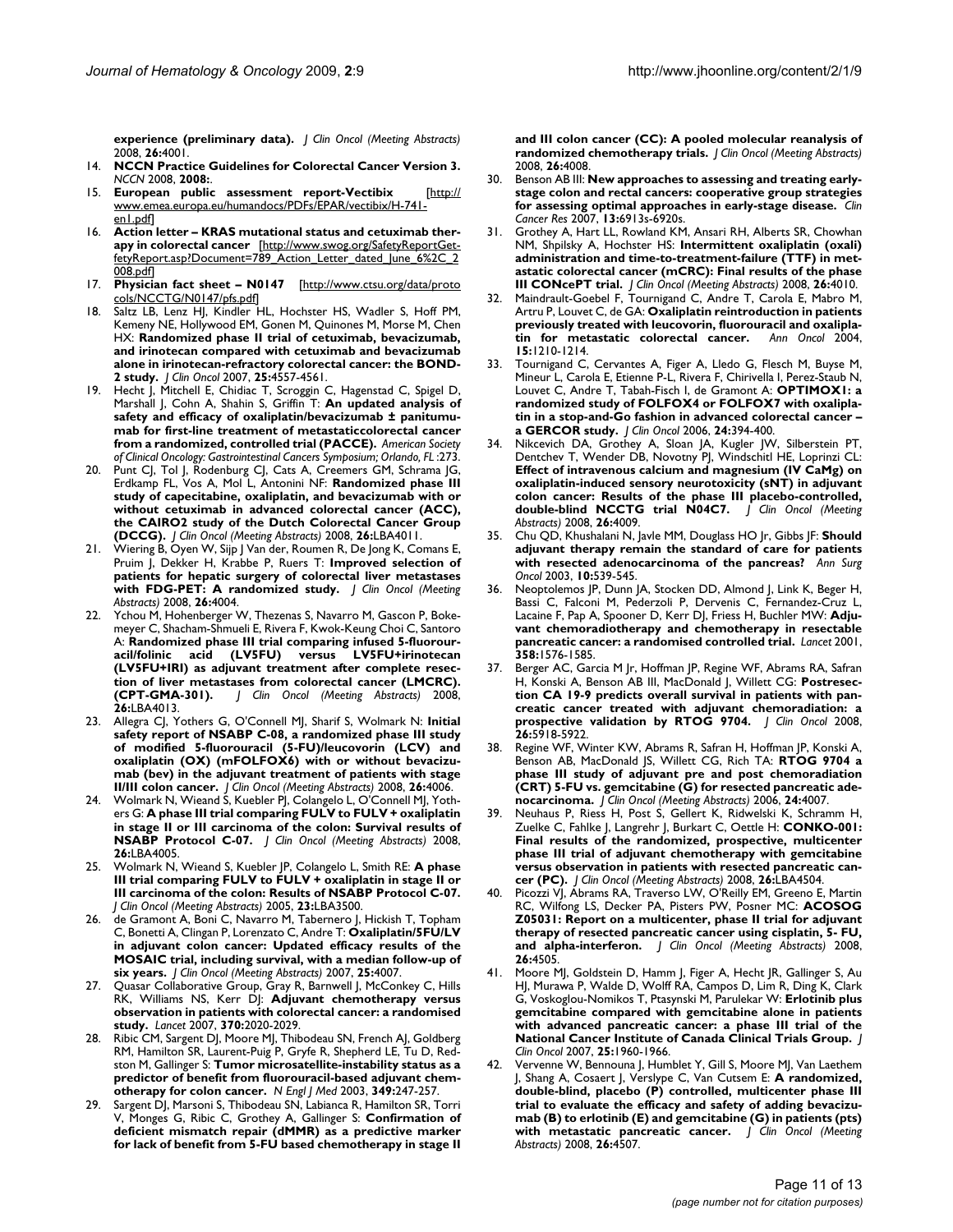- 43. Kindler HL, Gangadhar T, Karrison T, Hochster HS, Moore MJ, Micetich K, Sun W, Catenacci DV, Stadler WM, Vokes EE: **Final analysis of a randomized phase II study of bevacizumab (B) and gemcitabine (G) plus cetuximab (C) or erlotinib (E) in patients (pts) with advanced pancreatic cancer (PC).** *J Clin Oncol (Meeting Abstracts)* 2008, **26:**4502.
- 44. Mitry E, Dahan L, Ychou M, Arthaud J, Gasmi M, Raoul J, Mariette C, Phelip JM, Bedenne L, Seitz J, Federation Francophone de Cancerologie D: **LV5FU2-cisplatin followed by gemcitabine or the reverse sequence in metastatic pancreatic cancer: Preliminary results of a randomized phase III trial (FFCD 0301).** *J Clin Oncol (Meeting Abstracts)* 2008, **26:**4513.
- 45. Pelzer U, Kubica K, Stieler J, Schwaner I, Heil G, Gorner M, Molle M, Hilbig A, Dorken B, Riess H, Oettle H: **A randomized trial in patients with gemcitabine refractory pancreatic cancer. Final results of the CONKO 003 study.** *J Clin Oncol (Meeting Abstracts)* 2008, **26:**4508.
- 46. Drengler RL, Smith LS, Wood TE, Borad MJ, Ramanathan RK, Laheru DA, Hidalgo M, Von Hoff DD: **Phase I study of nab-paclitaxel and gemcitabine combination in patients with advanced pancreatic cancer.** *J Clin Oncol (Meeting Abstracts)* 2008, **26:**15523.
- 47. O'Reilly EM, Niedzwiecki D, Hollis DR, Bekaii-Saab TS, Pluard T, Duffy A, Overcash F, Ivy SP, Goldberg RM: **A phase II trial of sunitinib (S) in previously-treated pancreas adenocarcinoma (PAC), CALGB 80603.** *J Clin Oncol (Meeting Abstracts)* 2008, **26:**4515.
- 48. Iqbal S, Lenz HJ, Yang D, Ramanathan RK, Bahary N, Shibata S, Morgan RJ Jr, Gandara DR: **A randomized phase II study of BAY 43– 9006 in combination with gemcitabine in metastatic pancreatic carcinoma: A California Cancer Consortium study (CCC-P).** *J Clin Oncol (Meeting Abstracts)* 2008, **26:**11082.
- 49. Wolpin BM, Hezel AF, Ryan DP, Abrams TA, Meyerhardt JA, Blaszkowsky LS, Clark JW, Allen B, Regan EM, Fuchs CS: **Phase II study of RAD001 in previously treated patients with metastatic pancreatic cancer.** *J Clin Oncol (Meeting Abstracts)* 2008, **26:**4614.
- 50. Kim GP, Haddock M, Foster NR, Bollinger J, Stella PJ, Kugler JW, Alberts SR, Martenson J: **Phase II study of oxaliplatin (OX), 5 fluorouracil (5-FU), and radiation therapy (RT) followed by gemcitabine (GEM) in patients with unresectable pancreatic cancer.** *J Clin Oncol (Meeting Abstracts)* 2008, **26:**15553.
- 51. Huguet F, Andre T, Hammel P, Artru P, Balosso J, Selle F, Deniaud-Alexandre E, Ruszniewski P, Touboul E, Labianca R, de Gramont A, Louvet C: **[Impact of chemoradiotherapy after disease control](http://www.ncbi.nlm.nih.gov/entrez/query.fcgi?cmd=Retrieve&db=PubMed&dopt=Abstract&list_uids=17235048) [with chemotherapy in locally advanced pancreatic adenocar](http://www.ncbi.nlm.nih.gov/entrez/query.fcgi?cmd=Retrieve&db=PubMed&dopt=Abstract&list_uids=17235048)[cinoma in GERCOR phase II and III studies.](http://www.ncbi.nlm.nih.gov/entrez/query.fcgi?cmd=Retrieve&db=PubMed&dopt=Abstract&list_uids=17235048)** *J Clin Oncol* 2007, **25:**326-331.
- 52. Jimeno A, Solomon A, Karikari C, Garrido-Laguna I, Trusty D, Hruban R, Schulick R, Cameron J, Maitra A, Hidalgo M: **A prospective validation of a direct tumor xenograft model in pancreatic ductal adenocarcinoma (PDA).** *J Clin Oncol (Meeting Abstracts)* 2008, **26:**4500.
- 53. Javle MM, Okazaki T, Evans DB, Wolff RA, Abbruzzese JL, Li D: **Polymorphisms of genes involved in gemcitabine metabolism correlate with prognosis in patients receiving neoadjuvant therapy for pancreatic cancer.** *J Clin Oncol (Meeting Abstracts)* 2008, **26:**4501.
- 54. Collisson EA, Das D, Mori R, Hoffmann AC, Kim GE, Hajnal R, Danenberg PV, Cooc J, Danenberg KD, Tempero MA: **Use of whole genome expression analysis of pancreatic adenocarcinoma to predict prognosis after OXi4503 surgery.** *J Clin Oncol (Meeting Abstracts)* 2008, **26:**4503.
- 55. Igaki H, Kato H, Ando N, Shinoda M, Shimizu H, Nakamura T, Ozawa S, Yabusaki H, Aoyama N, Kurita A, Fukuda H: **A randomized trial of postoperative adjuvant chemotherapy with cisplatin and 5-fluorouracil versus neoadjuvant chemotherapy for clinical stage II/III squamous cell carcinoma of the thoracic esophagus (JCOG 9907).** *J Clin Oncol (Meeting Abstracts)* 2008, **26:**4510.
- 56. Ando N, Iizuka T, Ide H, Ishida K, Shinoda M, Nishimaki T, Takiyama W, Watanabe H, Isono K, Aoyama N, Makuuchi H, Tanaka O, Yamana H, Ikeuchi S, Kabuto T, Nagai K, Shimada Y, Kinjo Y, Fukuda H: **[Surgery plus chemotherapy compared with surgery alone](http://www.ncbi.nlm.nih.gov/entrez/query.fcgi?cmd=Retrieve&db=PubMed&dopt=Abstract&list_uids=14673047) [for localized squamous cell carcinoma of the thoracic](http://www.ncbi.nlm.nih.gov/entrez/query.fcgi?cmd=Retrieve&db=PubMed&dopt=Abstract&list_uids=14673047) esophagus: a Japan Clinical Oncology Group Study – [JCOG9204.](http://www.ncbi.nlm.nih.gov/entrez/query.fcgi?cmd=Retrieve&db=PubMed&dopt=Abstract&list_uids=14673047)** *J Clin Oncol* 2003, **21:**4592-4596.
- 57. Kleinberg L, Powell ME, Forastiere AA, Keller S, Anne P, Benson AB: **Survival outcome of E1201: An Eastern Cooperative Oncol-**

**ogy Group (ECOG) randomized phase II trial of neoadjuvant preoperative paclitaxel/cisplatin/radiotherapy (RT) or irinotecan/cisplatin/RT in endoscopy with ultrasound (EUS) staged esophageal adenocarcinoma.** *J Clin Oncol (Meeting Abstracts)* 2008, **26:**4532.

- 58. Stahl M, Stuschke M, Lehmann N, Meyer HJ, Walz MK, Seeber S, Klump B, Budach W, Teichmann R, Schmitt M, Schmitt G, Franke C, Wilke H: **[Chemoradiation with and without surgery in](http://www.ncbi.nlm.nih.gov/entrez/query.fcgi?cmd=Retrieve&db=PubMed&dopt=Abstract&list_uids=15800321) [patients with locally advanced squamous cell carcinoma of](http://www.ncbi.nlm.nih.gov/entrez/query.fcgi?cmd=Retrieve&db=PubMed&dopt=Abstract&list_uids=15800321) [the esophagus.](http://www.ncbi.nlm.nih.gov/entrez/query.fcgi?cmd=Retrieve&db=PubMed&dopt=Abstract&list_uids=15800321)** *J Clin Oncol* 2005, **23:**2310-2317.
- 59. Stahl M, Wilke H, Lehmann N, Stuschke M, German Oesophageal Cancer Study Group: **Long-term results of a phase III study investigating chemoradiation with and without surgery in locally advanced squamous cell carcinoma (LA-SCC) of the esophagus.** *J Clin Oncol (Meeting Abstracts)* 2008, **26:**4530.
- Kang Y, Chang H, Zang D, Lee J, Kim T, Yang D, Jang S, Yook J, Oh S, Kim B: **Postoperative adjuvant chemotherapy for grossly** serosa-positive advanced gastric cancer: A randomized **phase III trial of intraperitoneal cisplatin and early mitomycin-C plus long-term doxifluridine plus cisplatin (iceMFP) versus mitomycin-C plus short- term doxifluridine (Mf) (AMC 0101) (NCT00296322).** *J Clin Oncol (Meeting Abstracts)* 2008, **26:**LBA4511.
- 61. Ajani JA, Moiseyenko VM, Tjulandin S, Majlis A, Constenla M, Boni C, Rodrigues A, Fodor M, Chao Y, Voznyi E, Marabotti C, Van Cutsem E: **[Clinical Benefit With Docetaxel Plus Fluorouracil and Cis](http://www.ncbi.nlm.nih.gov/entrez/query.fcgi?cmd=Retrieve&db=PubMed&dopt=Abstract&list_uids=17664467)[platin Compared With Cisplatin and Fluorouracil in a Phase](http://www.ncbi.nlm.nih.gov/entrez/query.fcgi?cmd=Retrieve&db=PubMed&dopt=Abstract&list_uids=17664467) III Trial of Advanced Gastric or Gastroesophageal Adeno[carcinoma: The V-325 Study Group.](http://www.ncbi.nlm.nih.gov/entrez/query.fcgi?cmd=Retrieve&db=PubMed&dopt=Abstract&list_uids=17664467)** *J Clin Oncol* 2007, **25:**3205-3209.
- 62. Ridwelski K, Fahlke J, Kettner E, Schmidt C, Keilholz U, Quietzsch D, Assmann M, Stauch M, Zierau K, Lippert H: **Docetaxel-cisplatin (DC) versus 5-fluorouracil-leucovorin-cisplatin (FLC) as first-line treatment for locally advanced or metastatic gastric cancer: Preliminary results of a phase III study.** *J Clin Oncol (Meeting Abstracts)* 2008, **26:**4512.
- 63. Gold PJ, Goldman B, Iqbal S, Leichman LP, Lenz HJ, Blanke CD: **Cetuximab as second-line therapy in patients with metastatic esophageal cancer: A phase II Southwest Oncology Group Study.** *J Clin Oncol (Meeting Abstracts)* 2008, **26:**4536.
- Lordick F, Lorenzen S, Al-Batran S, Hofheinz R, Thuss-Patience PC, Porschen R, Rothling N, Schuster T, Peschel C, Arbeitsgemeinschaft Internistische O: **Cetuximab and cisplatin/5-FU (CF) versus CF in first-line metastatic squamous cell carcinoma of the esophagus (MESCC): A randomized phase II study of the Arbeitsgemeinschaft Internistische Onkologie (AIO).** *J Clin Oncol (Meeting Abstracts)* 2008, **26:**4546.
- 65. Llovet JM, Ricci S, Mazzaferro V, Hilgard P, Gane E, Blanc J-F, de Oliveira AC, Santoro A, Raoul J-L, Forner A, Schwartz M, Porta C, Zeuzem S, Bolondi L, Greten TF, Galle PR, Seitz J-F, Borbath I, Haussinger D, Giannaris T, Shan M, Moscovici M, Voliotis D, Bruix J, the SISG: **[Sorafenib in Advanced Hepatocellular Carcinoma.](http://www.ncbi.nlm.nih.gov/entrez/query.fcgi?cmd=Retrieve&db=PubMed&dopt=Abstract&list_uids=18650514)** *N Engl J Med* 2008, **359:**378-390.
- Raoul J, Santoro A, Beaugrand M, Marrero JA, Moscovici M, Shan M, Nadel A, Voliotis D, Bruix J, Llovet JM: **Efficacy and safety of sorafenib in patients with advanced hepatocellular carcinoma according to ECOG performance status: A subanalysis from the SHARP trial.** *J Clin Oncol (Meeting Abstracts)* 2008, **26:**4587.
- 67. Cheng A, Kang Y, Chen Z, Tsao C, Qin S, Kim J, Burock K, Zou J, Voliotis D, Guan ZZ: **Randomized phase III trial of sorafenib versus placebo in Asian patients with advanced hepatocellular carcinoma.** *J Clin Oncol (Meeting Abstracts)* 2008, **26:**4509.
- Abou-Alfa GK, Amadori D, Santoro A, Figer A, De Greve J, Lathia C, Voliotis D, Anderson S, Moscovici M, Ricci S: **Is sorafenib (S) safe and effective in patients (pts) with hepatocellular carcinoma (HCC) and Child-Pugh B (CPB) cirrhosis?** *J Clin Oncol (Meeting Abstracts)* 2008, **26:**4518.
- 69. Zhu AX, Sahani DV, di Tomaso E, Duda DG, Catalano OA, Ancukiewicz M, Blaszkowsky LS, Abrams TA, Ryan DP, Jain RK: **Sunitinib monotherapy in patients with advanced hepatocellular carcinoma (HCC): Insights from a multidisciplinary phase II study.** *J Clin Oncol (Meeting Abstracts)* 2008, **26:**4521.
- Holen KD, Mahoney MR, LoConte NK, Szydlo DW, Picus J, Maples WJ, Kim GP, Pitot HC, Philip PA, Thomas JP, Erlichman CE: **Efficacy report of a multicenter phase II trial testing a biologic-only combination of biweekly bevacizumab and daily erlotinib in**